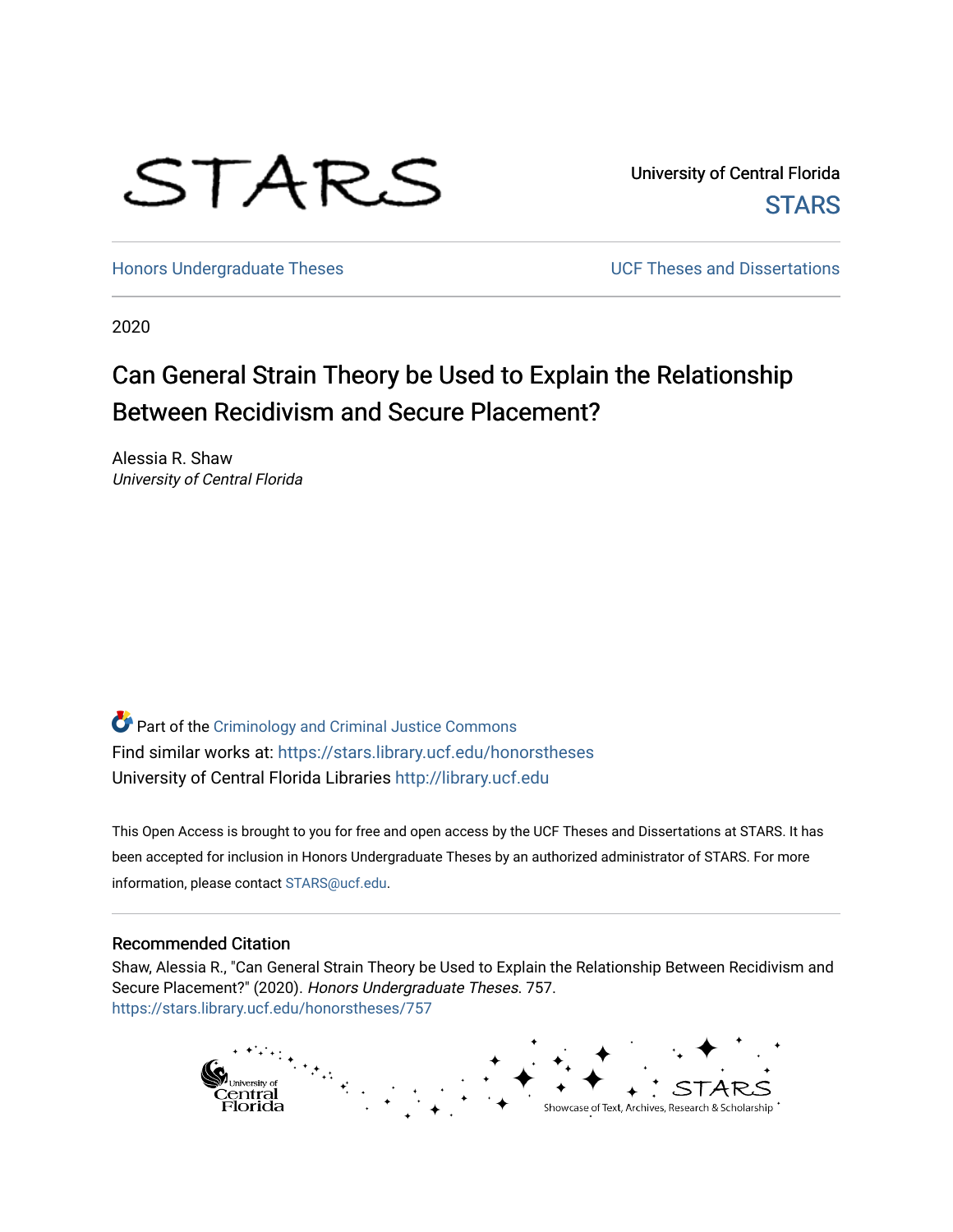## CAN GENERAL STRAIN THEORY BE USED TO EXPLAIN THE RELATIONSHIP BETWEEN RECIDIVISM AND SECURE PLACEMENT?

by

## ALESSIA SHAW

A thesis submitted in partial fulfillment of the requirements for the Honors in the Major Program in Criminal Justice in the College of Community Innovation and Education and in the Burnett Honors College at the University of Central Florida Orlando, Florida

> Spring Term 2020

Thesis Chair: Dr. James V. Ray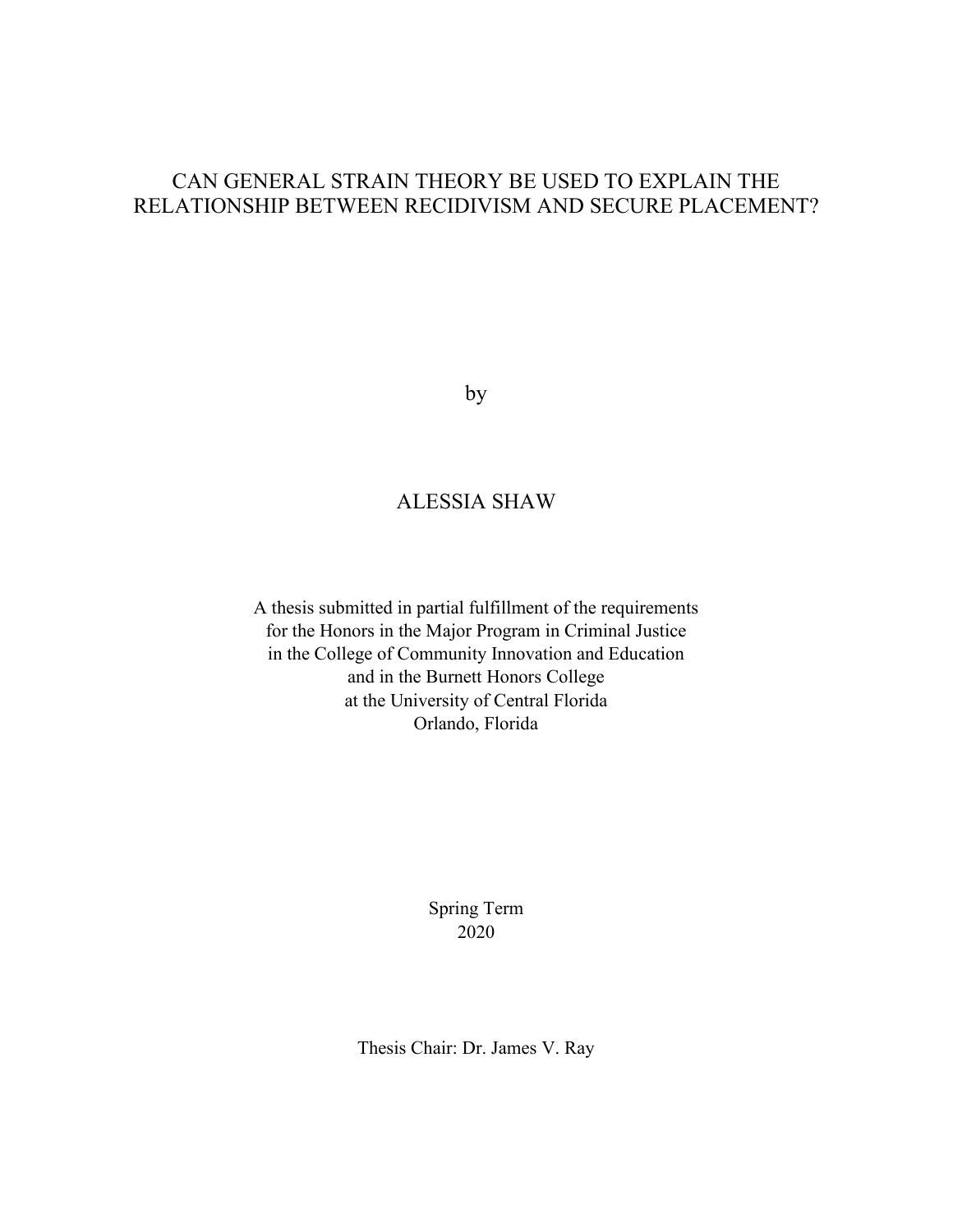#### Abstract

There has been extensive research conducted on recidivism among serious juvenile offenders. This study examines juvenile recidivism through the lenses of General Strain Theory (GST). GST has been used in previous studies to explain recidivism, however, secure placement and its effect on juvenile mental health, has not been studied. The purpose of this study is to test for a relationship between emotional responses like anger and hostility and secure placement, utilizing the Pathways to Desistance data. I will also examine if anger and hostility act as a mediator between secure placement and recidivism. Pathways to Desistance was a prospective study of serious juvenile offenders in Phoenix, Arizona ( $N = 654$ ) and Philadelphia, Pennsylvania ( $N =$ 700). Specifically, I examined if secure placement, as measured by length of time spent in a secure facility (i.e., detention center), affects self-reported offending and criminal history. Anger and hostility were measured using the Brief Symptom Inventory (BSI; Derogatis and Melisaratos, 1983). If results suggested that assigning juveniles to a secure placement does evoke negative emotional responses which in turn increase the likelihood of recidivism, policy reflecting a more constructive deterrent and rehabilitation for juveniles would need to be created.

*Keywords:* secure placement, juveniles, mental health, general strain theory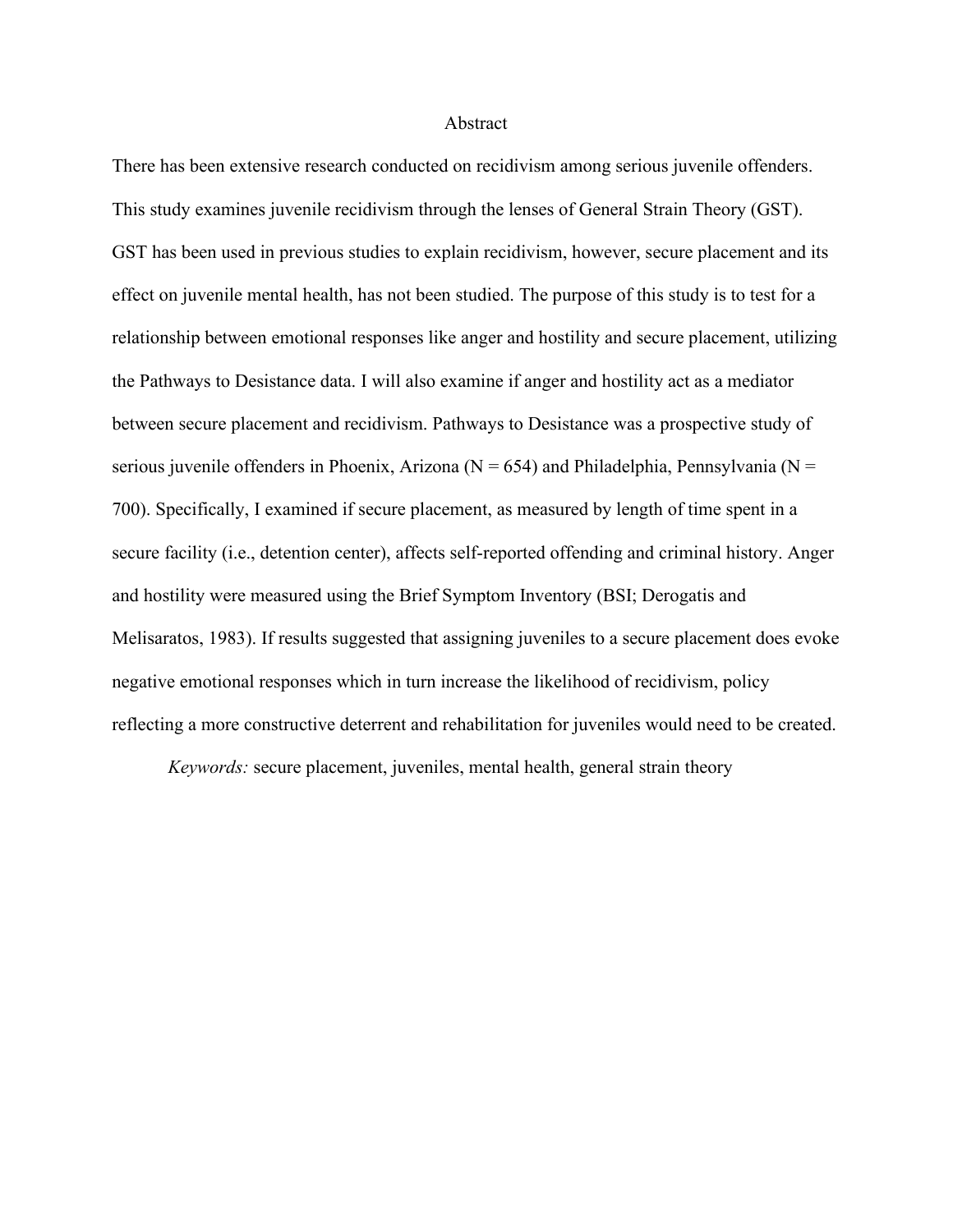### Dedication

I would like to thank my family and friends, as well as Dr. Tamara Walden, for their emotional support as I completed this thesis. I would also like to thank Dr. Mark A. Winton for being on my committee and a special thanks Dr. James V. Ray for being my thesis chair. Without your guidance, patience, and encouragement, I could not have completed this academic journey. Thank you for everything.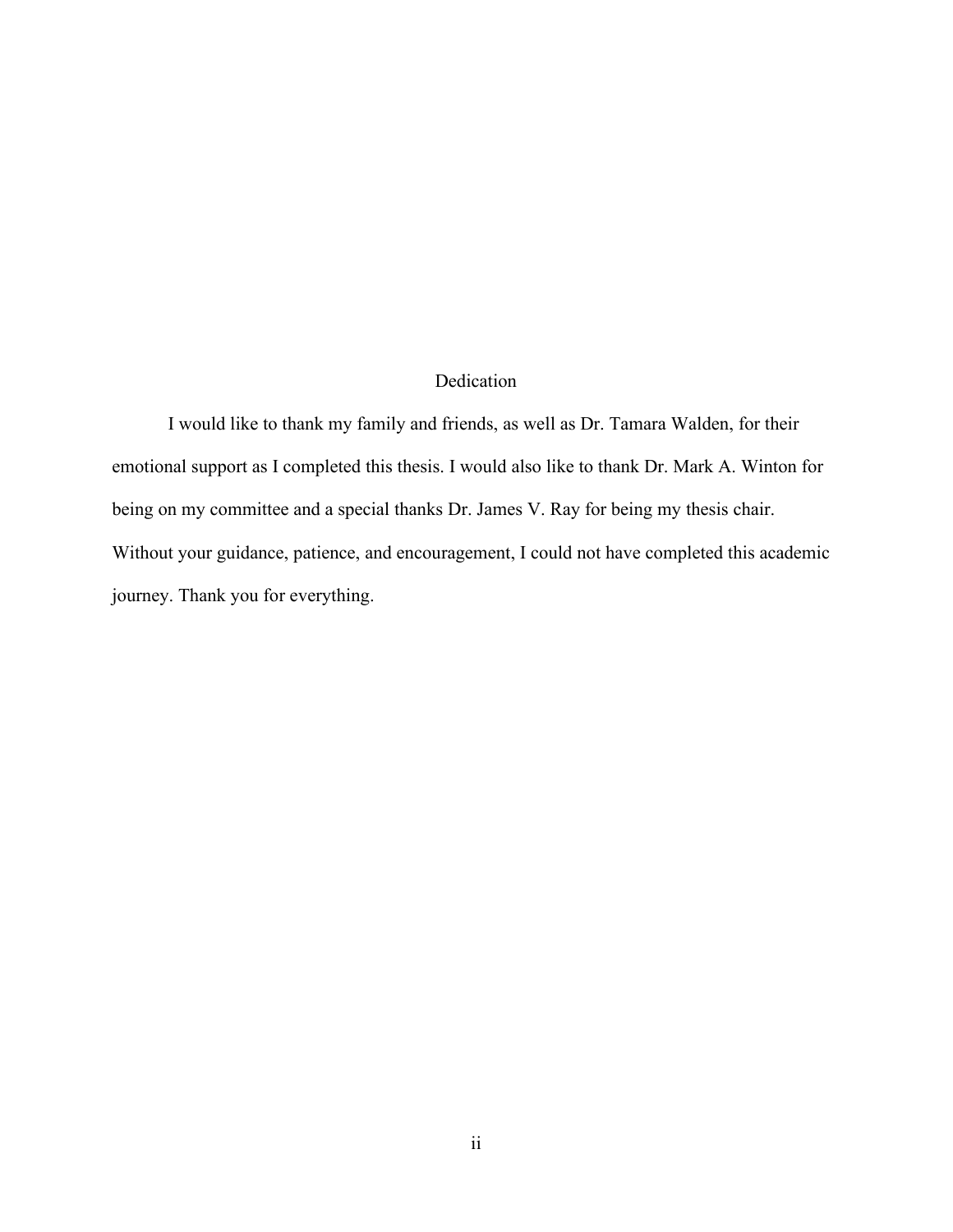### Table of Contents

| Does Anger Mediate the Association between Secure Placement and Recidivism? 11 |
|--------------------------------------------------------------------------------|
|                                                                                |
|                                                                                |
|                                                                                |
|                                                                                |
|                                                                                |
|                                                                                |
|                                                                                |
|                                                                                |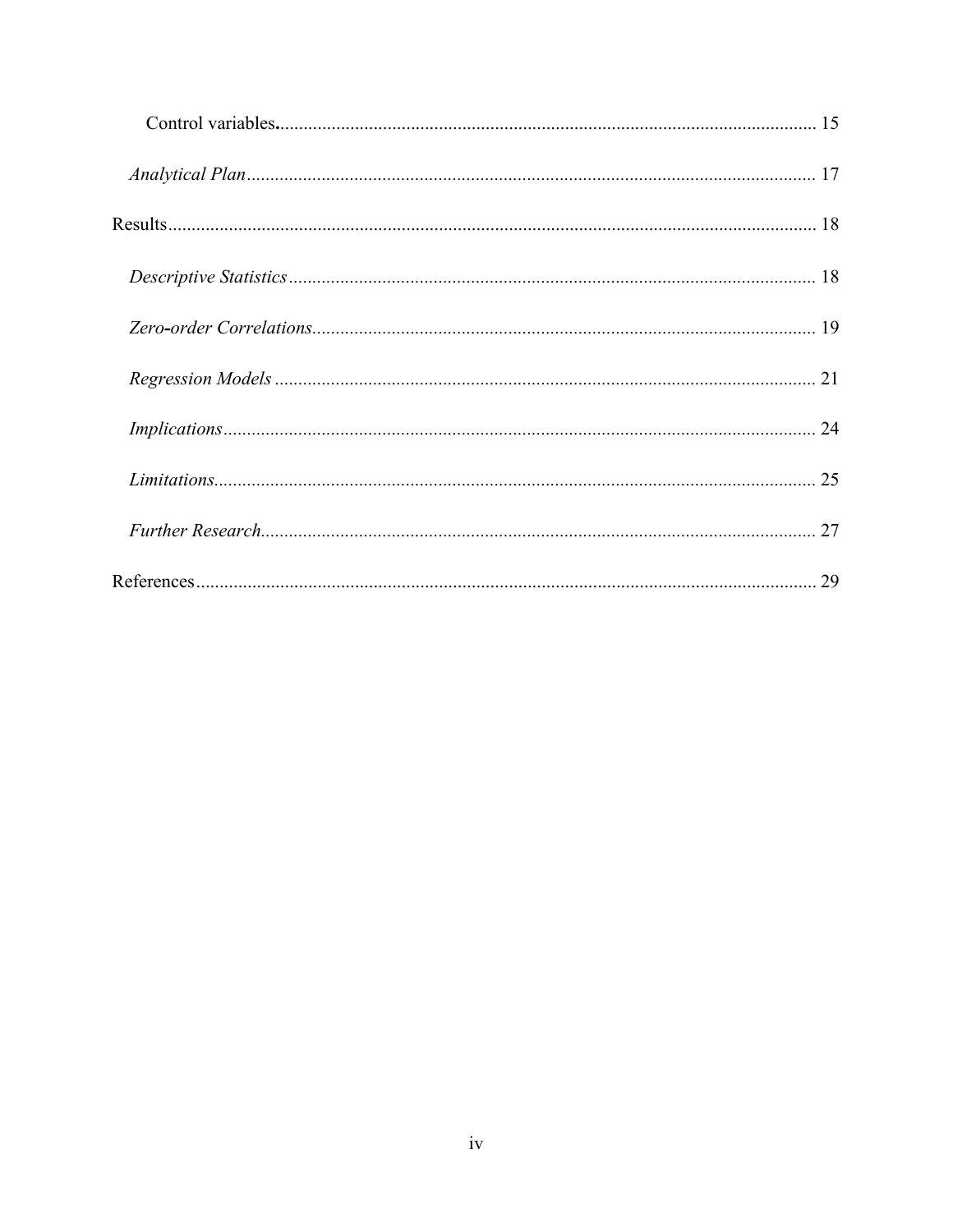| List of Figures |  |  |
|-----------------|--|--|
|-----------------|--|--|

<span id="page-6-0"></span>

|--|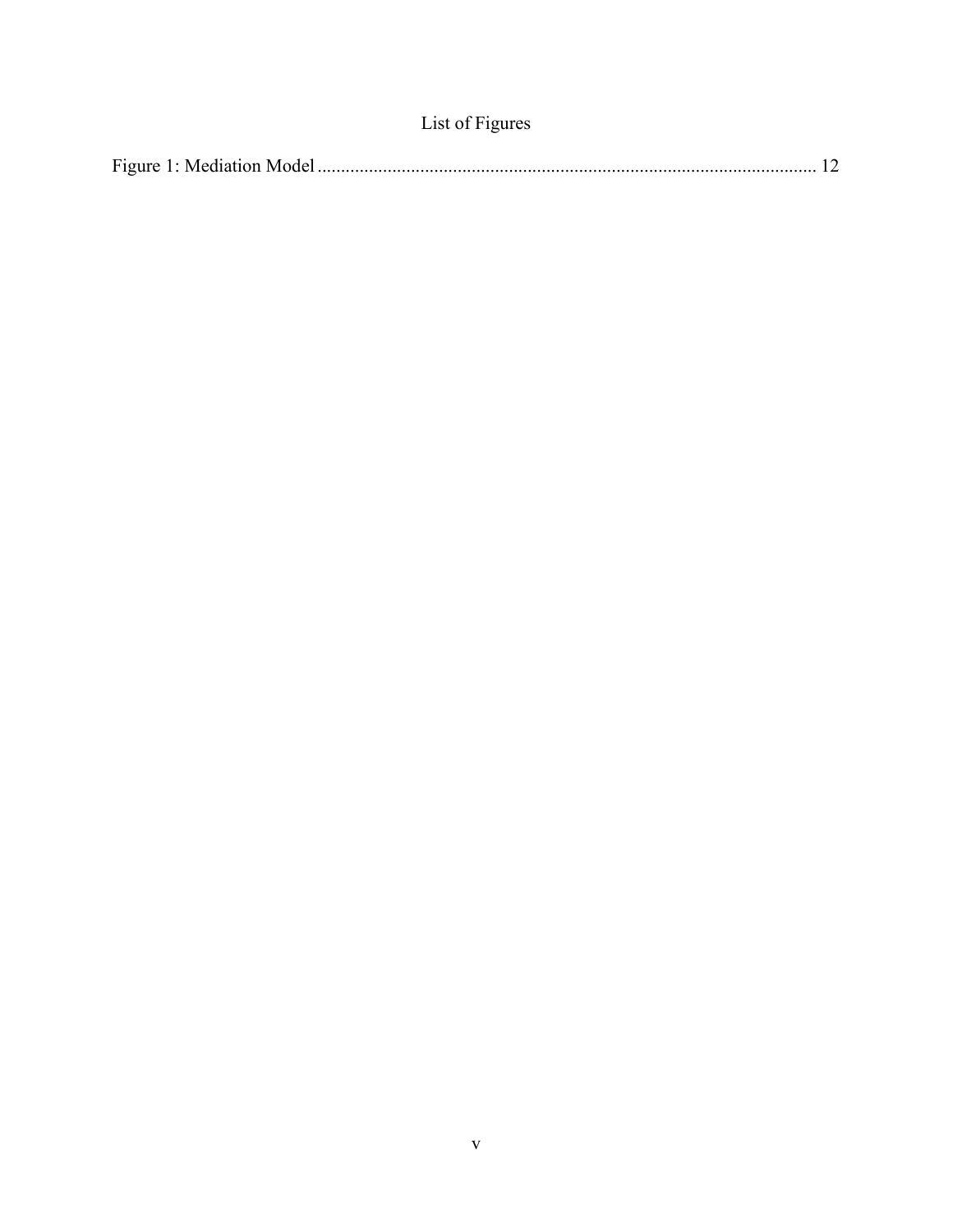## List of Tables

| Table 3: Regression Model Assessing Secure Placement as a Predictor for Hostility 21    |  |
|-----------------------------------------------------------------------------------------|--|
| Table 4: Regression Model Assessing the Mediation Role of Hostility on the Relationship |  |
| Table 5: Regression Model Assessing the Mediation Role of Hostility on the Relationship |  |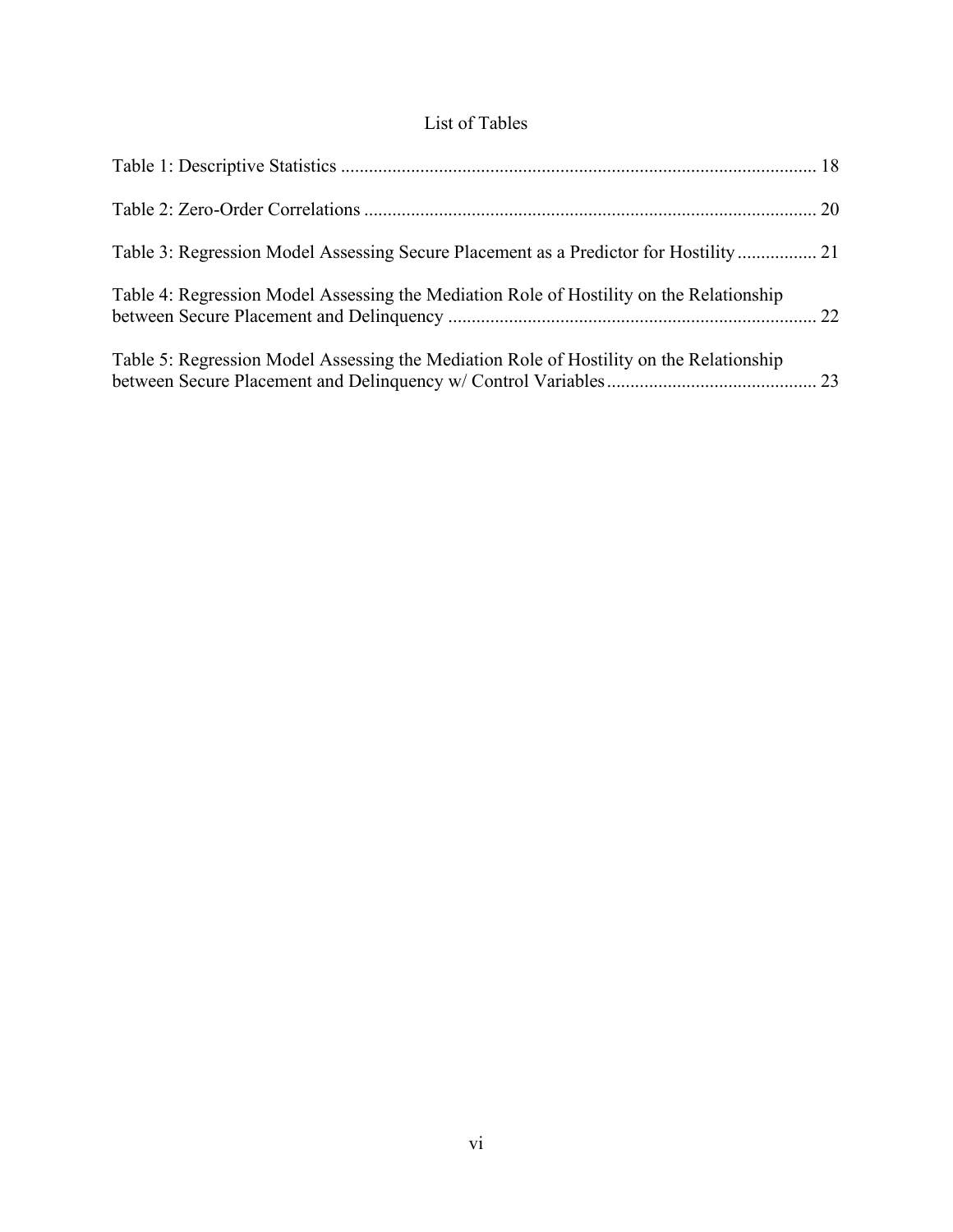# <span id="page-8-0"></span>**Can General Strain Theory Be Used to Explain the Relationship Between Recidivism and Secure Placement?**

High rates of recidivism plague the juvenile justice system, particularly for those youth who have been placed in secure facilities. Research shows that 70-80% of juveniles get rearrested within two to three years after being released from secure placement (MST Services, 2018). Several theories exist that explain this somewhat counterintuitive findings. On the one hand, differential association theory suggests that juveniles assigned to secure placement learn and improve their criminal deviance from the accompanying juveniles to whom they are exposed. Sutherland, Cressey, and Lunkenbil (1992) gives us four factors related to deviant behavior influenced by our peers: duration, intensity, frequency, and priority. This theory tells us that the likelihood of deviance is related to one's peers and with whom they associate.

Labeling theory says there are two stages in becoming deviant (Ballantine, Roberts, and Korgen, 2018). The first stage is primary deviance. This stage includes the first time a deviant act is committed. In the second stage, secondary deviance, a person continues deviant behavior as their deviance becomes known, and they are labeled as such. After receiving this label, which is often derived from a social stereotype, the individual continues in their deviance. This is what is known as the idea of self-fulfilling prophecy. Also, because society members view youth differently once they have been officially labeled, conventional opportunities are blocked, and that youth is at an increased likelihood of seeking out criminal opportunities. Labeling theory, while giving reason for recidivism, does not consider why the crime is committed in the first place. According to Ballantine, Roberts, and Korgen (2018), it only focuses on why individuals are more likely to be caught and punished for deviance. These two theories concentrate on one's deviance as it relates to their relationship with people and their position in society resulting from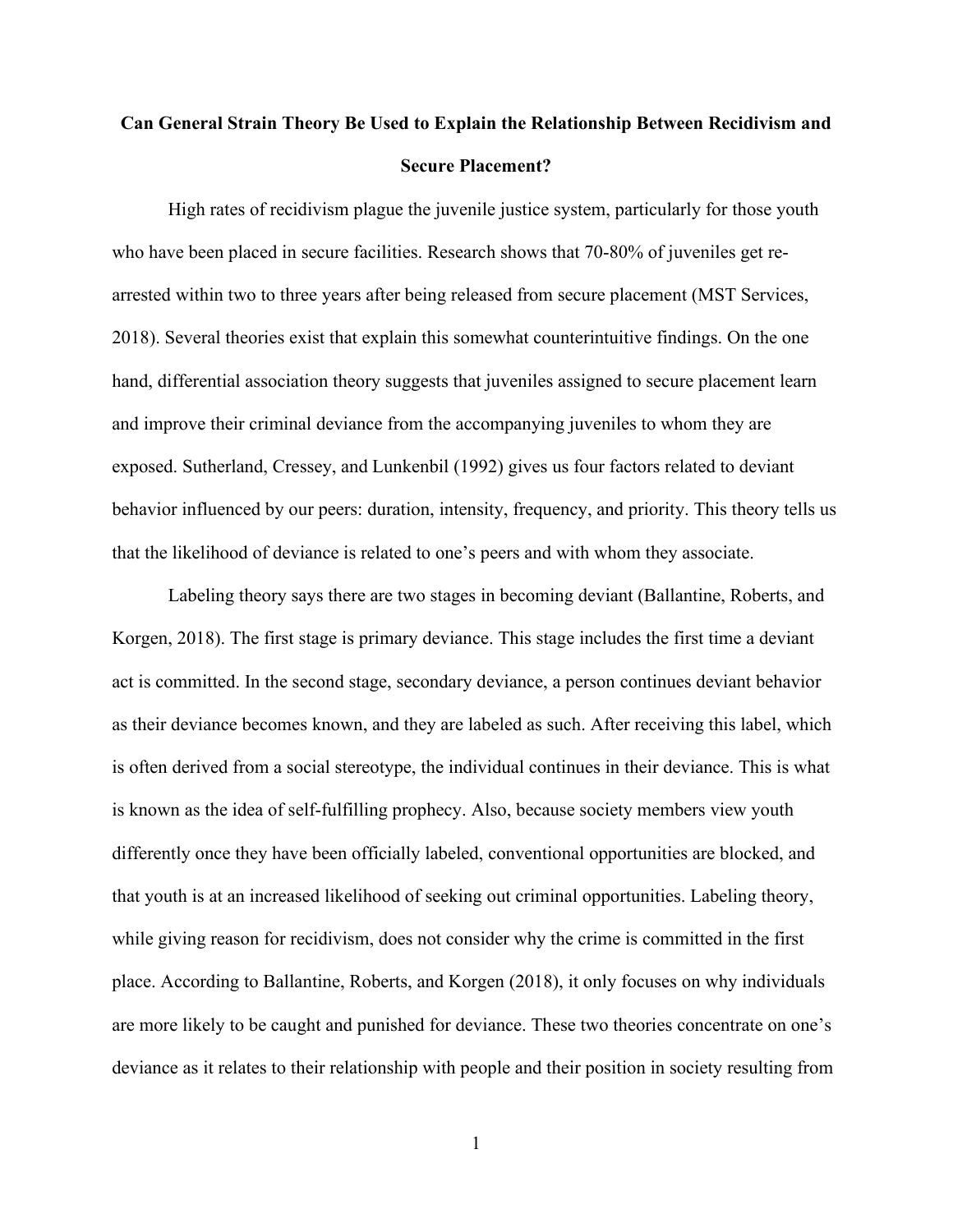juvenile justice involvement. However, they do not address the possibility that high rates of recidivism may be due to a person's mental or emotional response to secure placement.

One theory that is not typically used to explain high rates of recidivism among youth experiencing incarceration is general strain theory (GST; Agnew, 2006). Importantly, GST may also help to explain the role that negative psychological responses play in the link between secure placement and recidivism. In his theory, Agnew says that offending results from inappropriate coping mechanisms due to negative experiences (i.e., sources of strain). Therefore, anger/hostility would be the response to the negative experiences of a secure placement (e.g., poor treatment, mental and physical abuse, separation from family and friends) and recidivism would be the coping mechanism. Thus, it seems somewhat intuitive to apply this theory since incarceration might place undue strain on juveniles. On the one hand, research consistently finds that mental health diagnoses are high among juvenile justice-involved youth (Alessi, McManus, Grapetine, and Brickman, 1984; Dmitrieva, Monahan, Cauffman, and Steinberg, 2012). While many of these youth come into the system with mental health issues, it has also been suggested that system contact can have adverse effects on the mental status of youth (Lambie and Randell, 2013). In turn, this may be one reason for the high rates of recidivism among juvenile offenders. For instance, research has found that youth with higher rates of mental health diagnoses (e.g., bipolar disorder, depression, and conduct disorder) are more likely to recidivate (Yampolskaya and Chuang, 2012).

Despite the applicability of GST to explain recidivism and the high rates of mental disorders reported among juvenile justice populations, few studies have directly tested this as a possible explanation for why secure placement (or more intense levels of secure placement) lead to higher rates of recidivism (Ackerman and Sacks, 2012). The current study attempts to examine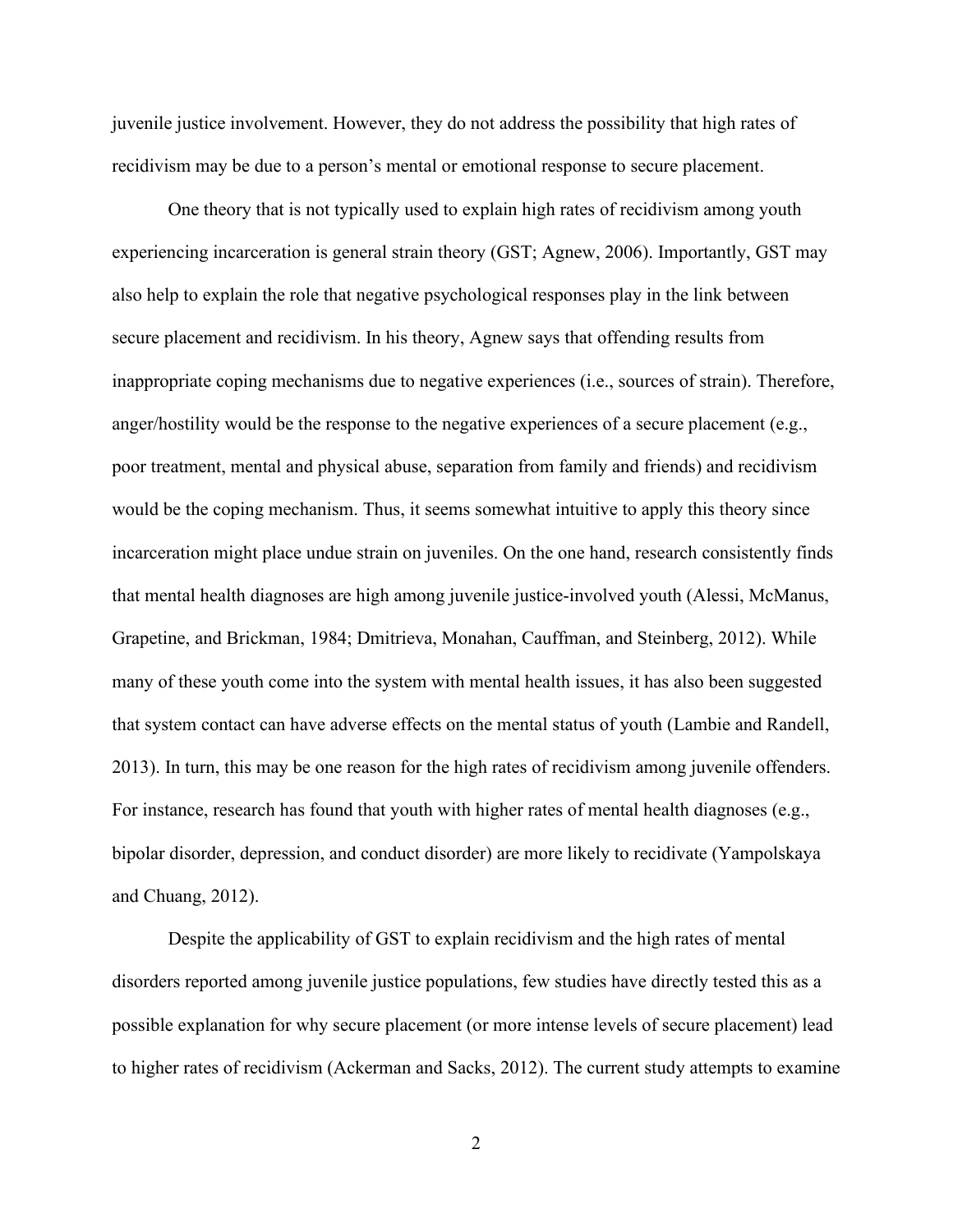this among a sample of serious juvenile offenders. The goal of this research is to identify mental health and emotional responses, namely anger/hostility, as a mediator between the duration of secure placement and its effect on the likelihood of a justice-involved youth recidivating**.**

#### <span id="page-10-0"></span>**Theoretical Framework**

Agnew's (1992) general strain theory is a revision of the classical strain theory of Merton, which concentrated criminal deviance in the lower socioeconomic class. The assumptions that classical strain theory works under are as follows: (1) there are norms put in place in society, (2) there are different social classes and, (3) society creates strain on the lower class. These assumptions are why this theory focuses on explaining street crime. The main critique Agnew has is that the classical focus on the lower class when deviance and crime can also happen in the middle class. This theory is under the assumption that strain is the blockage of goal-seeking behavior and pain-avoidance behavior (Agnew, 1985). However, there are three main sources of strain that Agnew identifies: (1) losing something one values, (2) not being able to reach one's goals, and (3) being treated in an adverse manner by others (2006, p. 193). Secure placement can fit in each of these categories. When a juvenile is assigned to secure placement, they lose the benefits of having important bonds with people in their lives, their lives are steered off the track they most likely had in place for themselves, and, in turn, there is a negative stigma placed on them. These sources of stain cause negative emotions for which the juvenile will cope with by re-offending. The negative emotions closely associated to delinquency are anger and hostility. Agnew also mentions chronic strain. Being exposed to continuous strain leads to negative emotional traits, like anger, that are conductive to crime (2006, p. 39). So, the more someone experiences a strain, the more likely they are to develop these traits, and thus commit crime. GST argues that crime may allow the juvenile to reduce or escape from their strains, seek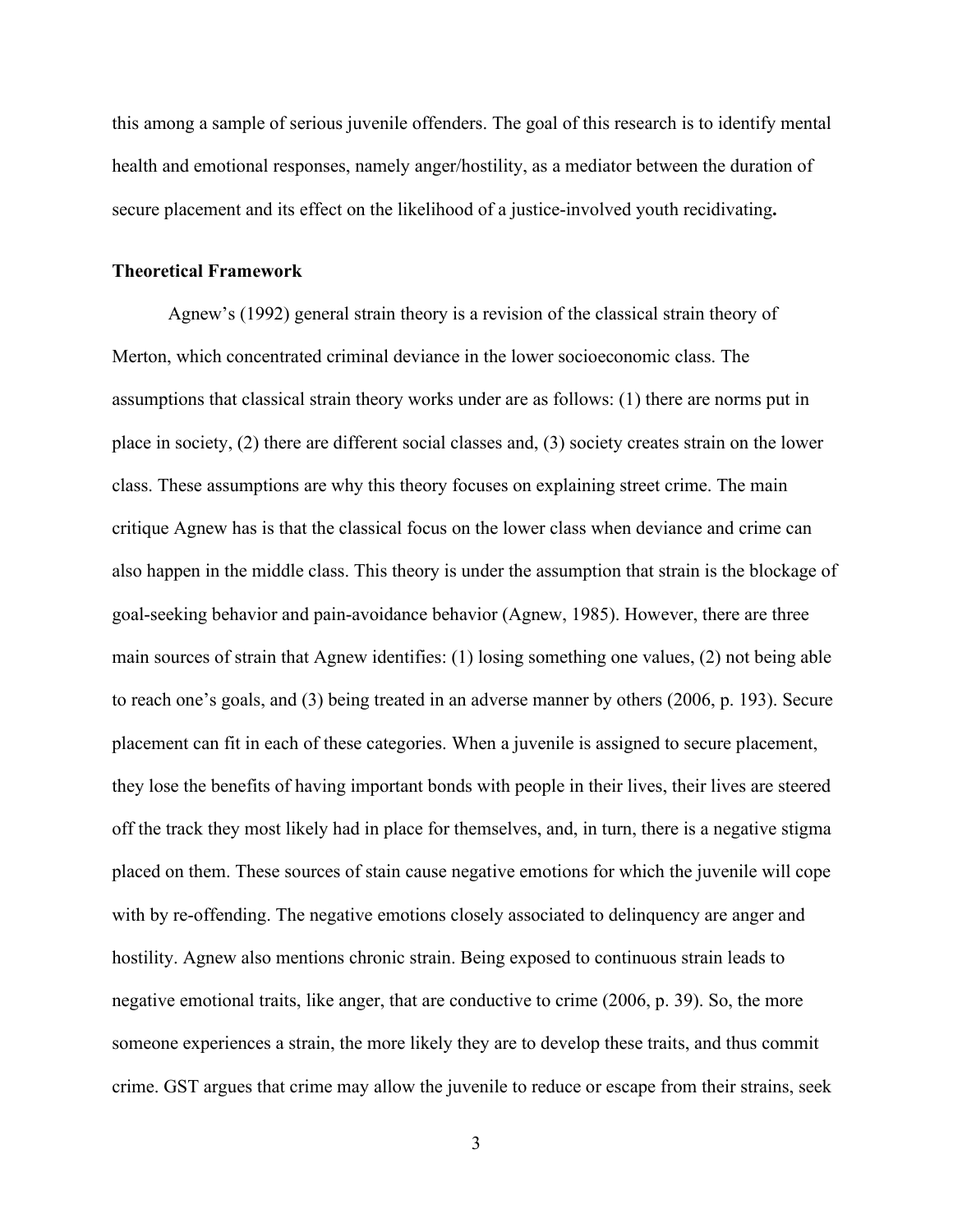revenge against those who have mistreated them, or alleviate their negative emotions (Agnew, 2006,). Secure placement is a unique strain because it leaves no other alternative. The juvenile cannot escape nor engage in pain-avoidance behavior, and thus evoking the anger and hostility which could lead the juvenile to commit crime.

With that, the goal of my research is two-fold: (1) to find out what effect secure placement, as a strain, has on the mental health (anger/hostility) of a juvenile offender, and (2) as a result, does that mental health response increase the likelihood of recidivism. My research question is essentially asking, is the mental health response a mediator between being placed and length of time in secure placement (independent variable), and a juvenile reoffending (dependent variable). Thus, from a GST perspective, secure placement is a source of strain, anger/hostility is a likely mental outcome. Among those who experience anger/hostility, recidivism may be more likely.

#### <span id="page-11-0"></span>**Literature Review**

#### <span id="page-11-1"></span>*The Effects of Secure Placement on Recidivism*

There are various ways that experiencing secure placement can affect one's likelihood of recidivism. Secure placement could be a strain on the offender to which they have an emotional response that, in turn, causes them to recidivate. There has been plenty of research on the negative influences of secure placement on juvenile justice outcomes such as subsequent offending (i.e., recidivism). According to Fagan and Piquero (2007), because adolescence is a developmental period in which psychological, social, and biological changes occur, secure placement can have serious consequences on youth development. In their study, they examined factors, like legal socialization, that influenced recidivism among adolescent felony offenders. Legal socialization is the internalization of law, rules, and agreements among members of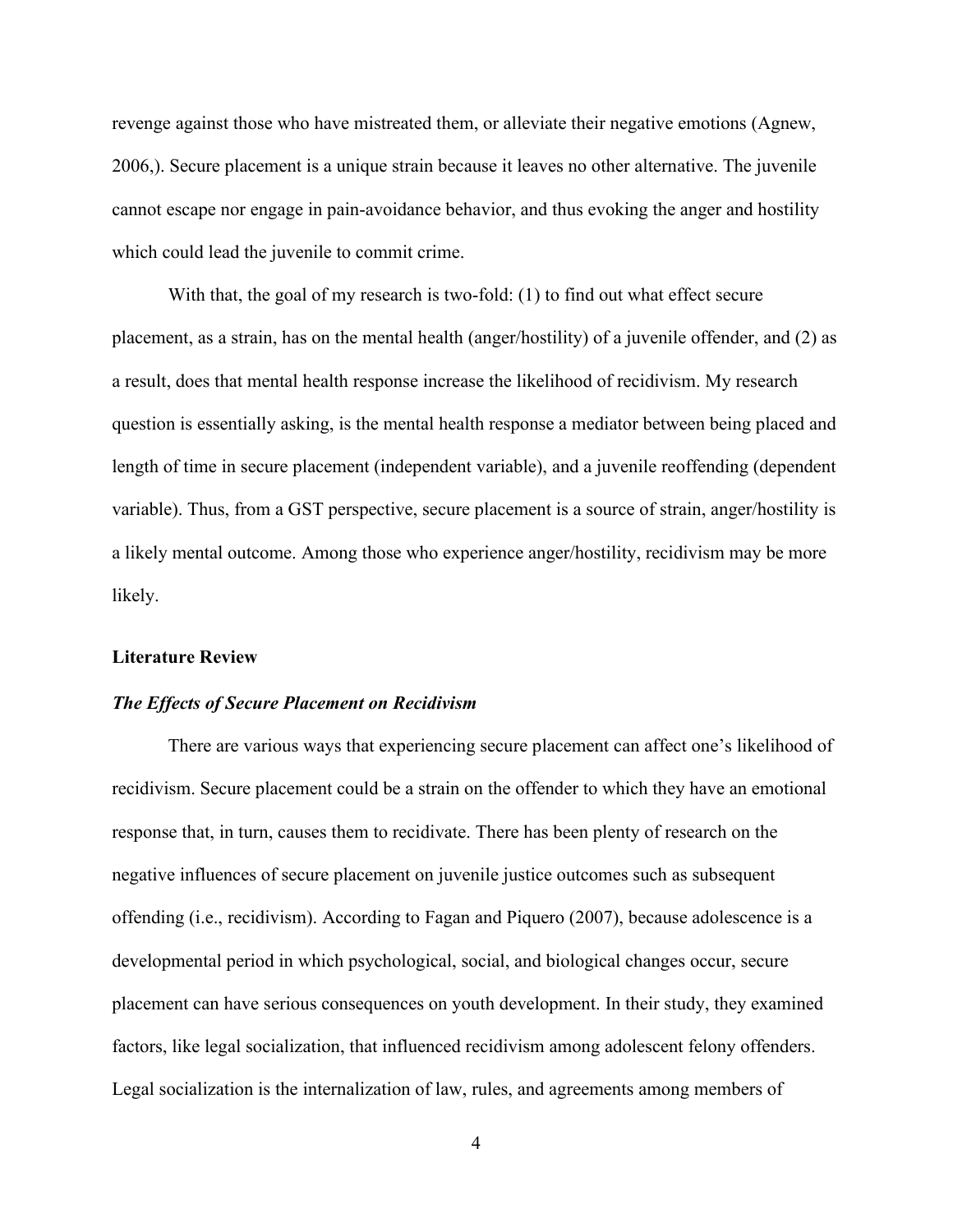society, and the legitimacy of authority to deal fairly with citizens who violate society's rules and includes two distinct dimensions that reflect different perceptual frameworks for how adolescents evaluate law and legal institutions (Fagan and Piquero, 2007, p. 718). It is also influenced by legal sanctions and punishment such as being assigned to a secure facility. Fagan and Piquero (2007) found that being placed in a secure facility will affect a juvenile differently than a fully developed adult with regards to legal socialization. Fagan and Piquero's sample included the 1,354 adolescents, ages 14 to 18, (1170 males and 184 females) that were a part of the Pathways to Desistance study. Pathways to Desistance was a prospective study of serious juvenile offenders in Phoenix, Arizona ( $N = 654$ ) and Philadelphia, Pennsylvania ( $N = 700$ ). Specifically, they examined if secure placement, as measured by length of time spent in a secure facility, affects self-reported offending and criminal history. They also examined if mental health, maturity, and substance dependency modified these associations. Modification is the idea that the characteristics of an individual in the sample impacts the way the independent variable impacts the dependent variable. By controlling for these measures, Fagan and Piquero are accounting for the individual differences among the participants that could otherwise skew their results. It was concluded that there are processes of legal socialization that influence patterns and trajectories of self-reported offending and a significant predictor of aggressive offending. The way criminal justice actors treat juvenile offenders directly affects the variation of their offending patterns over time. Thus, their findings establish a relationship between secure placement and recidivism.

In another study, Ryan, Abrams, and Huang (2014) compared recidivism rates of youth who were placed in probation camp (a form of secure placement) to youth who were placed on in-home probation and group-home placement in Los Angeles County. Their sample included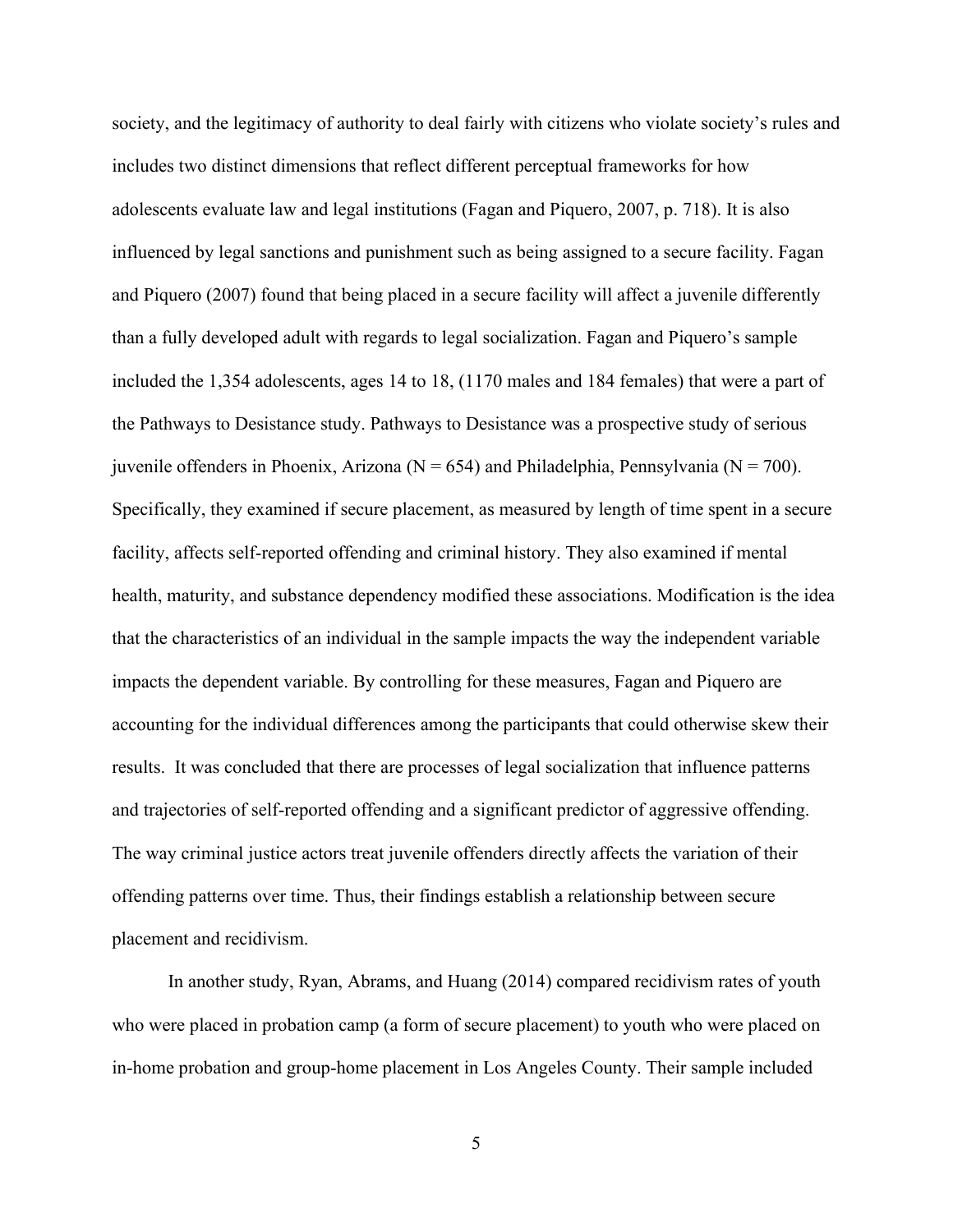juveniles that had at least one violent charge. Those that were assigned to in-home probation remained in the family home while being monitored by a probation officer. Group-home placement refers to community-based facilities to which youths are remanded, typically for six to nine months, and provide a variety of services that are theoretically matched with the individual and unique needs of each youth (Ryan, Abrams, and Huang, 2014). Those assigned to a probation camp stayed in one of 18 camps across the county from four to nine months, where they were required to go to school and go through vocational training. They concluded that compared to those placed in in-home probation, a juvenile's likelihood of recidivating was 2.30 times greater if assigned to a probation camp and 1.29 times greater if they are assigned to a group home while controlling for demographic characteristics including race and gender. These findings suggest a positive correlation between secure placement and recidivism.

Loughran, Mulvey, Schubert, Fagan, Piquero, and Losoya (2009) also examined the effect that secure placement has on recidivism. Utilizing the Pathways to Desistence data, they tested for 1) a causal effect of institutional placement, as opposed to probation, on future rate of re-arrest; and, 2) a marginal effect (i.e., benefit) for longer length of stay once the institutional placement decision had been made. Their results implied there is no marginal benefit, in terms of reducing future rate of re-arrest or rate of self-reported offending for additional length of stay. Although, there was an overall null effect of secure placement on recidivism, the effect that was present showed that secure placement had a positive relationship with the future rate of re-arrest and future rate of self-reported offending.

#### <span id="page-13-0"></span>*The Effects of Secure Placement on Mental Health*

Secure placement can also be a factor in an offender's mental health development. Being cut off from family and friends would be considered what Agnew (2006) says as losing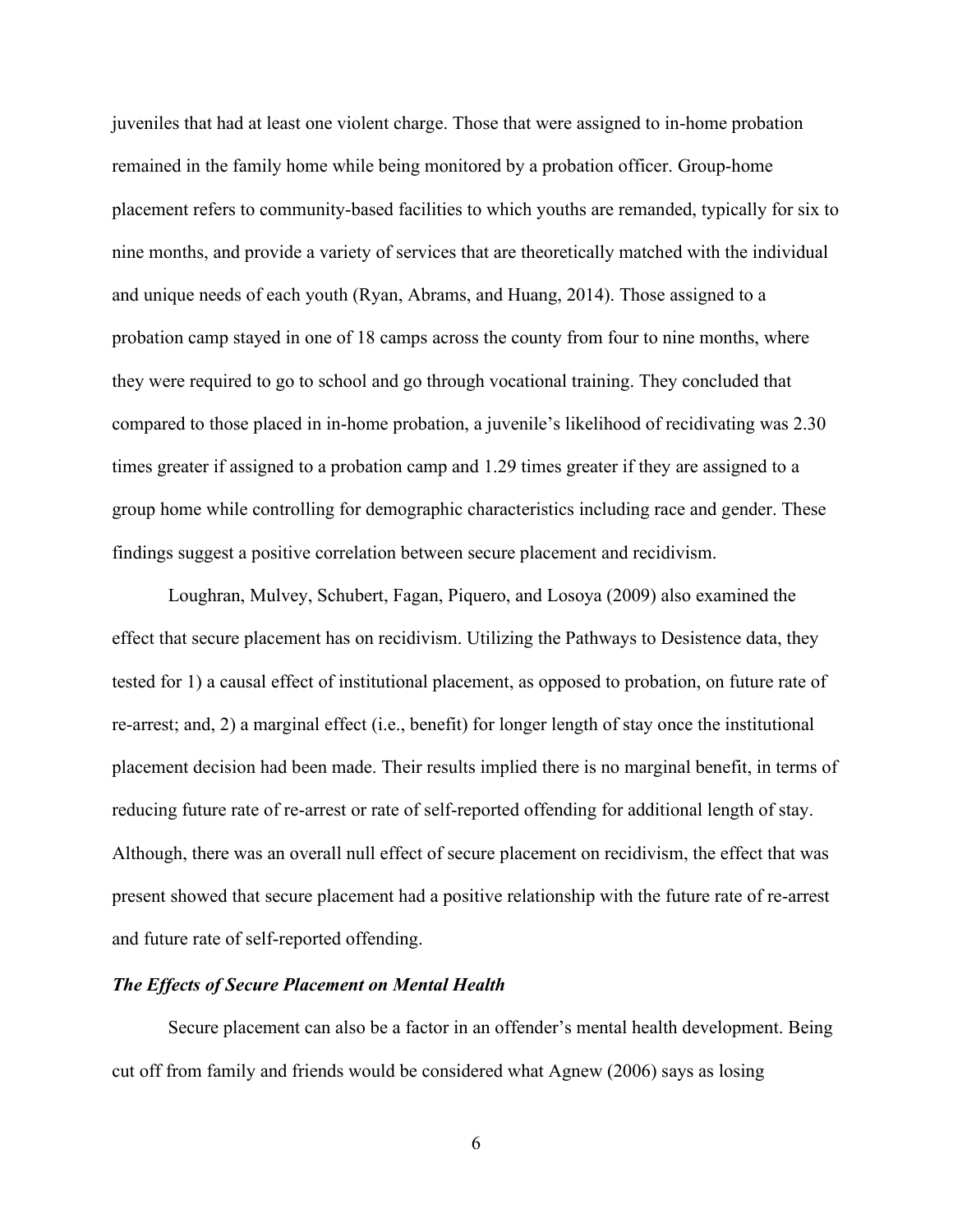something they value. Bonds with people we care about help shape who we are as a person and reinforce our sense of self. Youth placed in secure facilities are likely to feel cut-off from those to whom they are close to (e.g., family, friends, teachers) while also experiencing negative treatment by others (e.g., correction officers, judges, and possibly their fellow offenders). These experiences are likely to result in negative emotions (e.g., anger, sadness, anxiety, etc.). A study by Alessi, McManus, Grapetine, and Brickman (1984) focused on the identification of depressive disorders (major and minor) in a sample of juveniles who were incarcerated for serious offenses. They also examined the relationship between diagnosed depressive disorders and several measures of severity of delinquency. Their sample was comprised of juveniles, ages 14-18, housed in the training school system in the State of Michigan (male, 40; female, 31). The sample was then compared to the results of a previous study conducted by Strober, Green, and Carlson (1981) to provide a psychiatrically hospitalized comparison population (40 subjects; male, 12; female, 28). Both samples were evaluated using the same methodology. The Schedule for Affective Disorders and Schizophrenia (SADS; Spitzer and Endicott, 1978) and the Research Diagnostic Criteria (RDC; Spitzer, Endicott, and Robins, 1977) were used to diagnose depressive disorder. The SADS and RDC tests contain a collection of psychiatric diagnostic criteria and symptom rating scales. They are often used in conjunction with each other and have been found to reliably diagnose affective disorders in adolescents. Of the juveniles with major depression disorder in each sample, one third of the hospitalized population were endogenously depressed versus one half of the incarcerated population. The findings of Alessi et al. (1984) indicate that there are significant differences in the way in which major depressive disorders find symptomatic expression in delinquent versus psychiatrically hospitalized adolescents (p. 14). It was also found that secure placement, even compared to other forms of placement, can have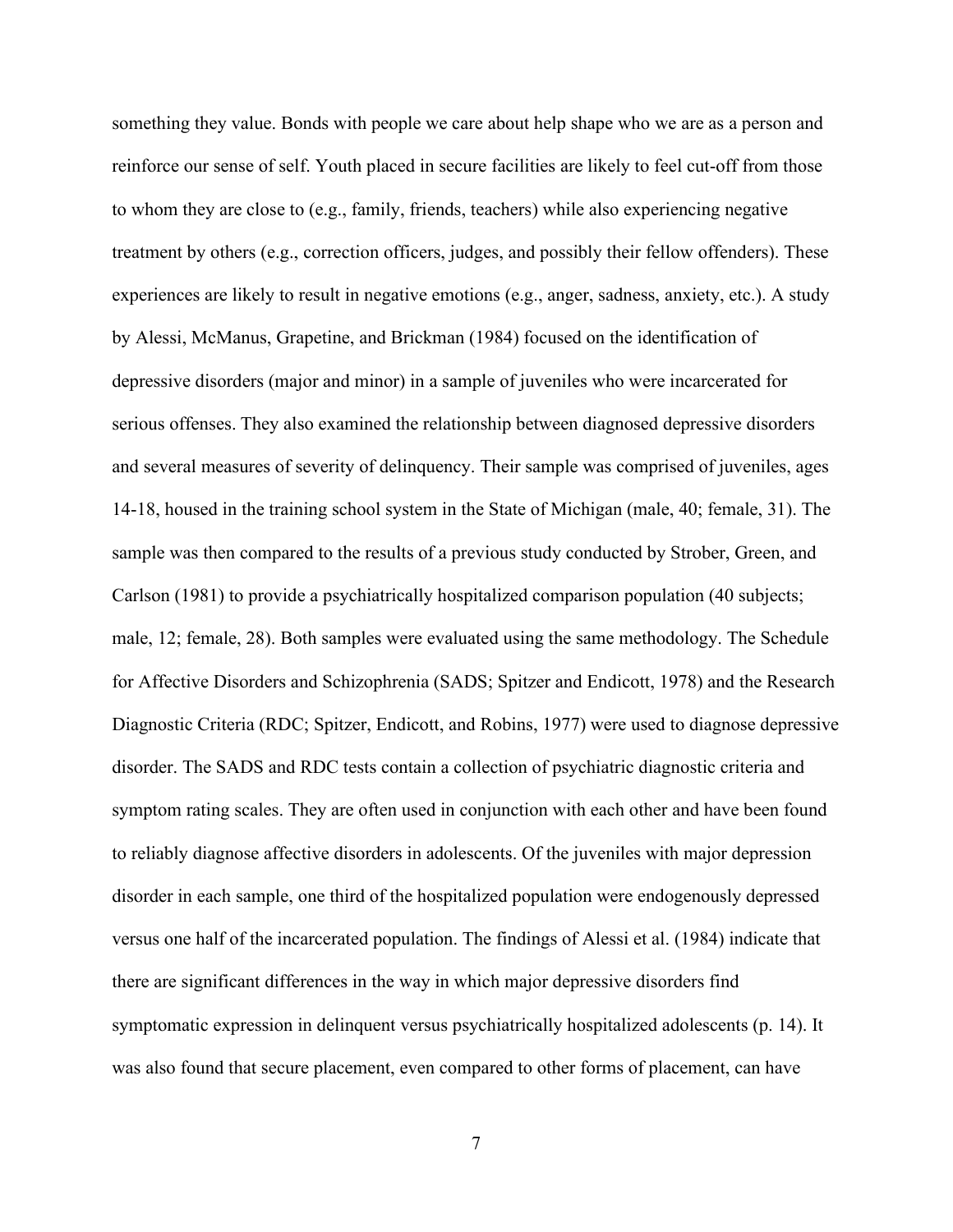detrimental effects on youths' mental health. With these results it is safe to assume there is some connection between secure placement and mental health and emotional response.

Continuing this research, Dmitrieva, Monahan, Cauffman, and Steinberg (2012) looked at the effect of secure placement on the development of the psychosocial maturity, or mental and social development, of juvenile offenders. An important aspect of psychosocial maturity is aggression and how well an adolescent can suppress it, which we know is linked to delinquency (Weinberger and Schwartz, 1990; Khatibi and Sheikholeslami, 2016). They included the male sample from the Pathways data. They examined if the length of time in a secure facility affected an individual's psychosocial maturity. Other factors considered were the type and quality of the facility, the short-term impact of incarceration on psychosocial functioning, and age mediating the effect on incarceration of the juvenile. Each facility was separated into two groups – those who spent less than 75% of time in that facility over the course of the study and those who spent at least 75%. Over the course of the study, those who spent more time in secure facilities were less psychosocially mature at age 14 compared to youth who had not been incarcerated. For those that were incarcerated, this negative effect was greater for those who spent at least 75% of the time in secure placement versus those who spent time in less than 75%. Their results provide evidence that incarceration in a secure facility is associated with stunted development of psychosocial maturity in the short term. This study suggests a negative correlation between time spent in a secure facility and the mental development of the juvenile offenders. Given the link between psychosocial maturity and aggression, it is also likely that secure placement will result in increases in anger and hostility, though the reviewed literature did not examine if mental health outcomes resulted in higher rates of recidivism.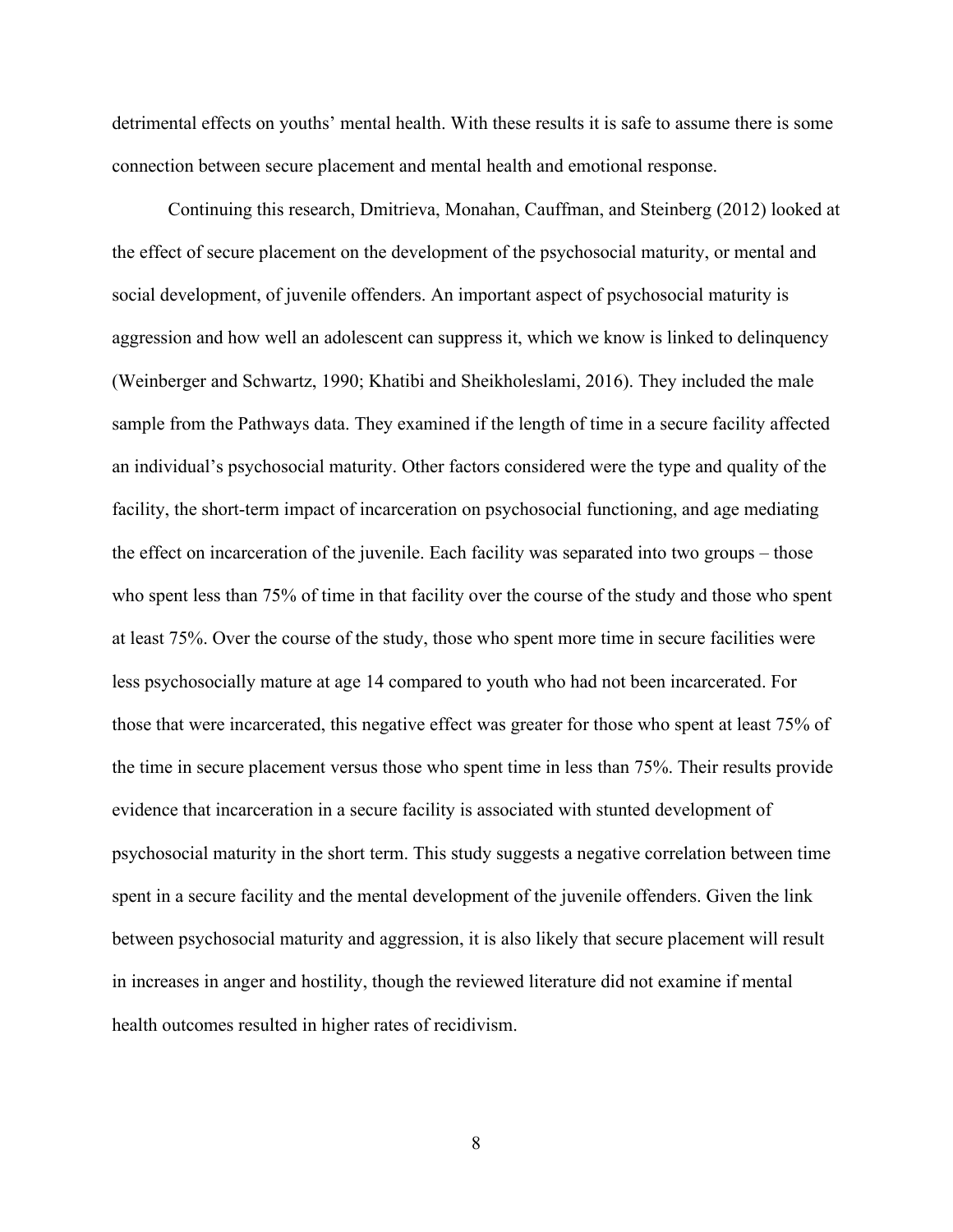#### <span id="page-16-0"></span>*The Effects of Mental Health on Recidivism*

Emotional responses to secure placement, such as anger and hostility, could be a significant predictor of an offender's likelihood to recidivate. According to GST, crime can be a coping mechanism for certain strains, especially when anger is an emotional response. Juveniles are already higher in negative emotionality, quick to anger or easily upset (Agnew, 2006), which increases the likelihood of a negative emotional response versus an adult. Also, it has already been established that a longer time in secure placement can increase the negative effect it has on one's mental health development (Dmitrieva, Monahan, Cauffman, and Steinberg, 2012). This increased anger and hostility could be the link connecting the strain of secure placement and the response of recidivating. Mallett, Fukushima, Stoddard-Dare, and Quinn (2013), examined factors (e.g., demographic, education, mental health, substance use, etc.) that lead to recidivism among a sample of juvenile offenders who were placed in secure detention. The sample included a total of 433 court-involved youth from two counties over a distinct period. In urban counties, there were 100 juveniles in 2006, 137 in 2007, and 105 in 2008. In rural counties there were 91 juveniles in 2008. Data was collected from pre-existing files from each county's juvenile court including juvenile court histories, probation supervision case files, and mental health assessments. Their findings suggested that the main factors for predicting recidivism were age (for each additional year, 1.3 times more likely), previous diagnosis of a conduct disorder, and number of court offenses. Another cited influence was a self-reported previous suicide attempt. Those who reported attempting suicide were more likely to engage in recidivism. However, in their study, they did not consider being placed in secure placement as a factor in predicting recidivism. Nonetheless, their findings suggest that mental health may be an important factor in predicting recidivism.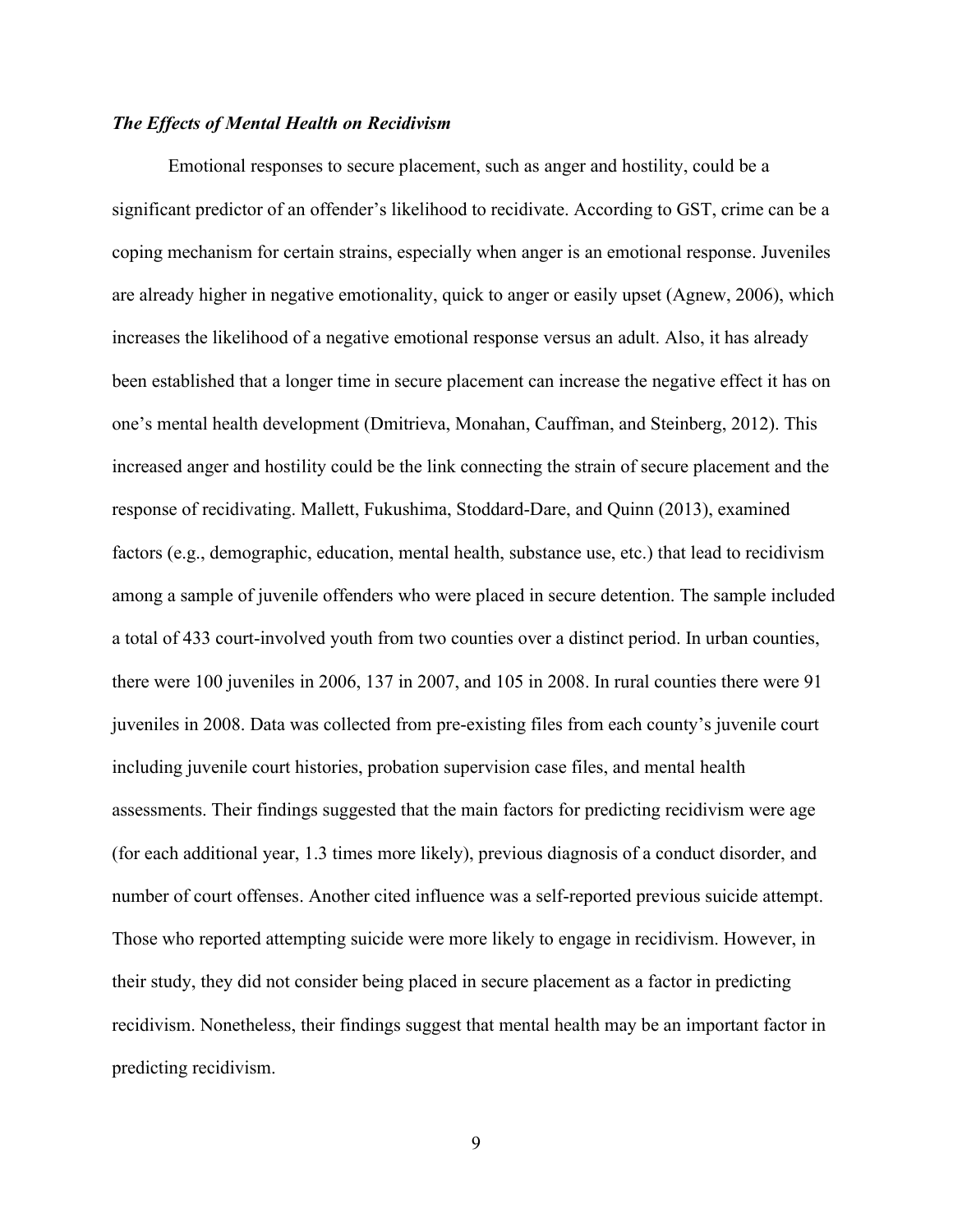Yampolskaya and Chuang (2012) also examined the influence of mental health on recidivism with juveniles placed in out-of-home care. The sample of juveniles came from reports of maltreatment in the Florida Statewide Child Welfare Information System (Home SafeNet) and the Florida Medicaid claims databases. The goal of the study was to identify predictors of juvenile justice involvement and recidivism. These 5,720 juveniles were placed in out-of-home care and the youth in the study were followed for a 24-month period beginning after the child was removed from their home. It was found that those who did not have a mental health diagnosis had a 3.6% chance of experiencing a first secure placement (a detention center or a juvenile justice facility) and those that did, had a 16% chance. Mental health disorders measured included, bipolar disorder and substance abuse disorder (85% more likely), depression (72% more likely), and conduct disorder (5 times more likely). This suggests that there is a positive correlation between a juvenile's mental health and their chance in becoming involved in the juvenile justice system. They also found a positive correlation between mental health disorders and recidivism. There were 250 (81%) juveniles sentenced to secure placement that subsequently exited that placement during the study period. This group was used as the cohort to identify the factors influencing recidivism. Of this subset, 59% recidivated and 42% had a mental health disorder. Those with a mental health disorder were found to be more likely to recidivate than those without. Overall, their results concluded that compared to children who did not have an identified mental health problem, children who did have mental health disorders were 81% more likely to recidivate. This establishes a juvenile's mental health as a significant predictor of their recidivism as it relates to being assigned to a secure placement.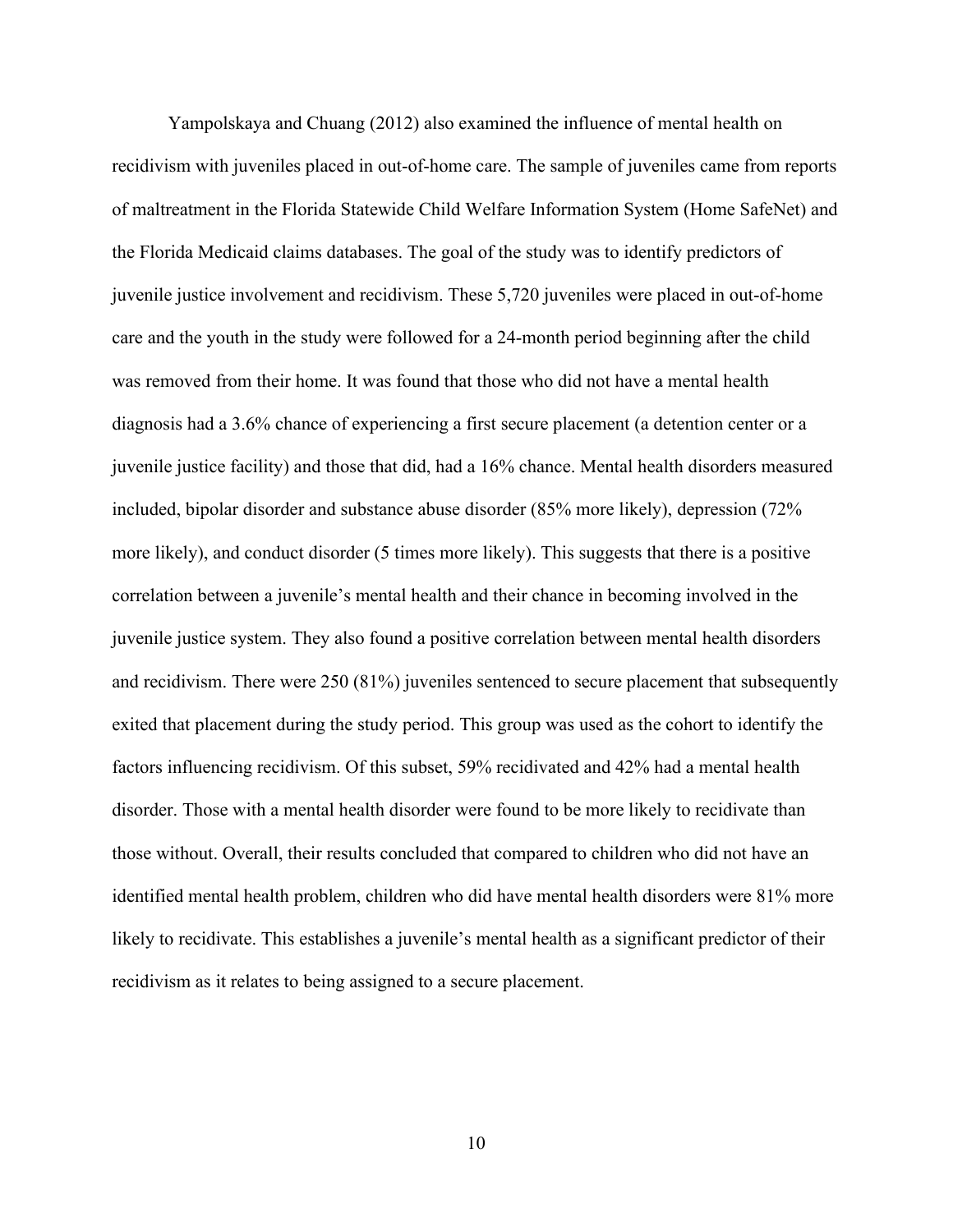#### <span id="page-18-0"></span>*Does Anger Mediate the Association between Secure Placement and Recidivism?*

The previously reviewed literature examined the connections between secure placement and recidivism and mental health. There is no question that all three are connected. However, few studies have looked at mental health and emotional responses as a mediator between secure placement and recidivism. Although not analyzing a sample of juvenile offenders, Ackerman and Sacks (2012) assessed the recidivism of sex offenders in the context of General Strain Theory. Using OLS Regression, their goal was to predict overall recidivism, as well as sex, violent, drug, and property recidivism with two models each. While controlling for age, gender, and time on the registry, they also measured for anger and depression and how that influences the effect of strain for each prediction model. The results for general recidivism found that those high in anger were more likely to recidivate and those who were high in depression were less likely. Strain was a significant predictor for recidivism, which was more likely among those reporting higher levels of strain. The sex crime results were similar to general recidivism in that strain increased the likelihood of reoffending. For violent, drug, and property recidivism the results suggested the same thing. The first models showed that stain increased the likelihood of recidivism and the second models showed anger to be a positive and significant predictor for recidivism. Overall, Ackerman and Sacks (2012) established a positive correlation between strain and recidivism, with anger being the link between the two.

#### <span id="page-18-1"></span>**Current Study**

The goal of this study is to examine the mental health and emotional responses of serious juvenile offenders and to link that to recidivism using GST. The reviewed literature has established positive correlations between secure placement and recidivism, mental health and recidivism, and secure placement and mental health. Mental health and emotional responses have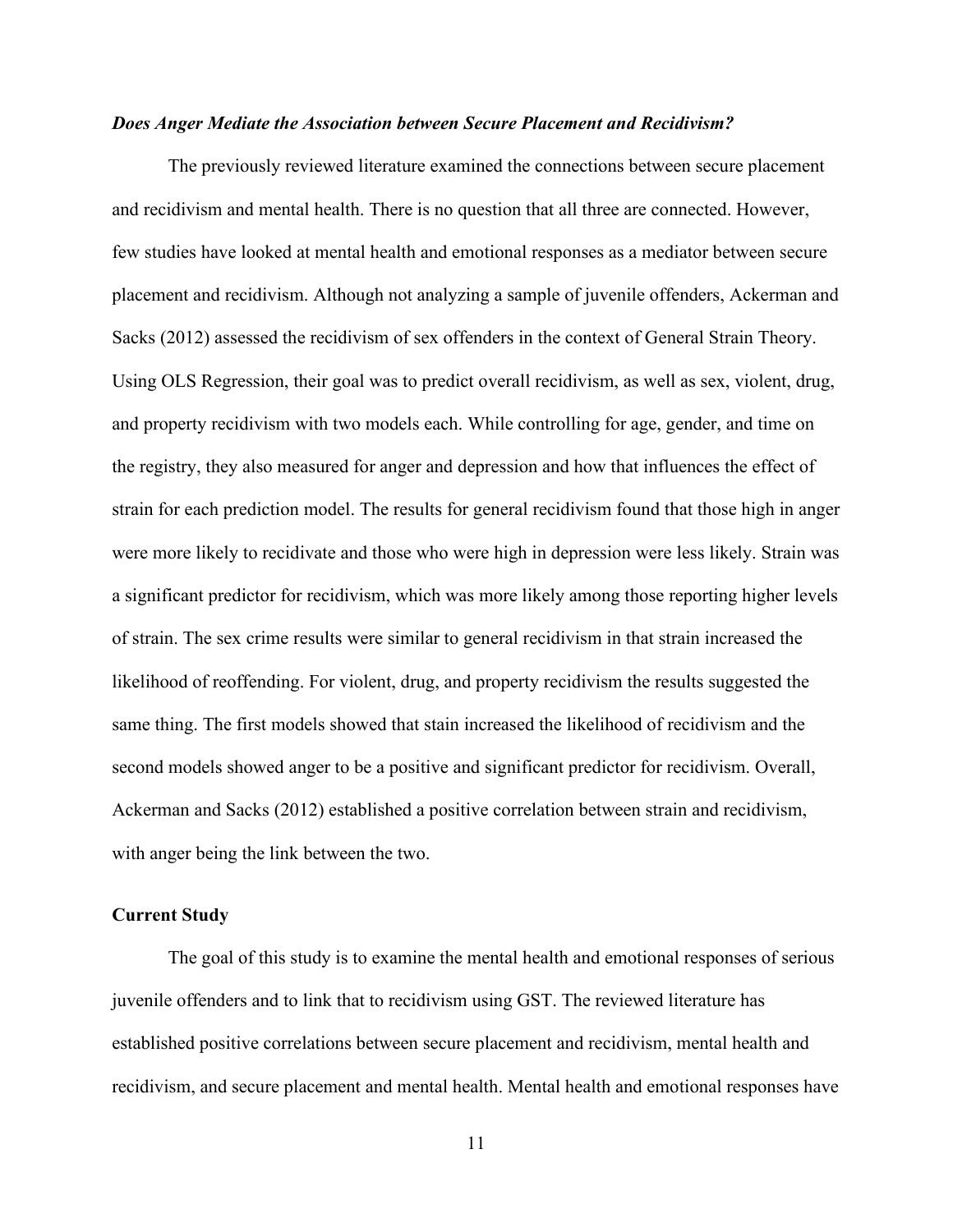been shown to mediate the association between secure placement and recidivism. However, this has only been applied either to adult offenders or juvenile offenders in a context that does not include secure placement as a strain itself. Research and theory suggest that juveniles, compared to adults, are more vulnerable to the negative emotional responses of strain, such as anger (Agnew, 2006) and, in turn, may be more likely to recidivate. My research model is illustrated in Figure 1 below. My independent variable is secure placement (the strain), my dependent variable is delinquency, with the mediator being hostility.

Figure 1: Mediation Model



And since being assigned to secure placement limits the opportunity to cope legally or healthily, the following research questions are to be answered:

- Does being put in a secure placement affect the mental health of serious juvenile offenders?
- How does mental health affect their likelihood of recidivism?
- Does the strain of secure placement affect the likelihood of a serious juvenile offender reoffending?
- Does anger/hostility mediate the relationship between secure placement and recidivism?

#### <span id="page-19-0"></span>*Hypothesis*

Based on the research reviewed above and GST I have formulated four hypotheses: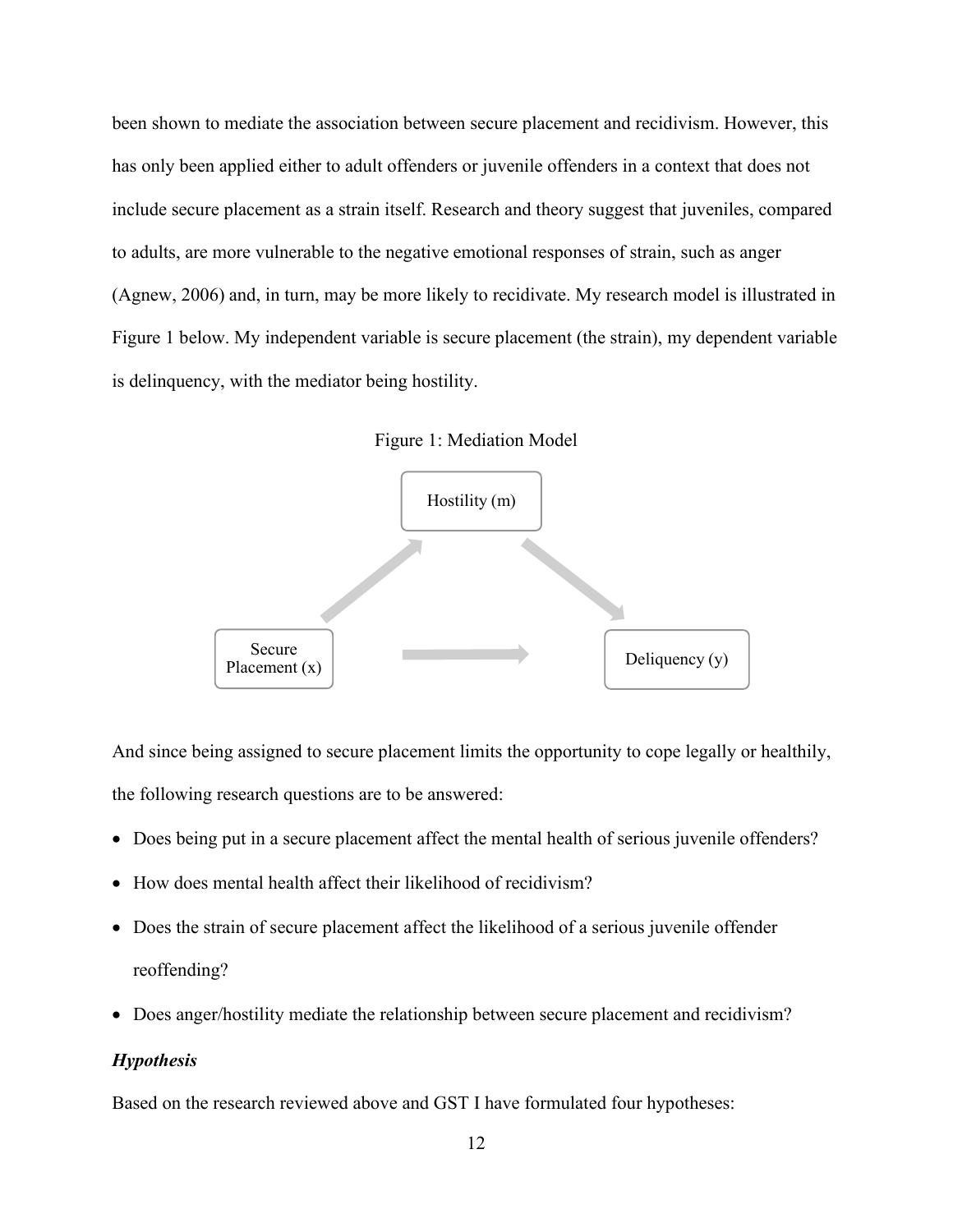- 1. Those individuals who experience more time in secure placement will have higher rates of recidivism compared to those who experience less time in secure placement.
- 2. Those who experience more time in secure placement will have higher levels of anger/hostility compared to those who experience less time in secure placement.
- 3. Those with higher levels of anger/hostility will be more likely to reoffend.
- 4. Anger/hostility will mediate the relationship between secure placement and recidivism.

#### <span id="page-20-0"></span>**Methods**

#### <span id="page-20-1"></span>*Sample*

The data included in this study comes from the Pathways to Desistance study. The juvenile offenders in the sample are serious offenders ( $N = 1,654$ ) that range from 14 to under 18 years of age (1,170 males and 184 females). Serious offenses refer to those that were predominantly charged with felonies, with a few exceptions for some misdemeanor property offenses, sexual assault, or weapons offenses. The secure placement facilities they were assigned to were in Maricopa County, Arizona ( $n = 654$ ) and Philadelphia, Pennsylvania ( $n = 700$ ). In the Arizona sample, male juveniles accounted for 86.4% (565) of the population and female juveniles 13.6% (89). The largest racial/ethnic group representations were Hispanic (347, 53.1%) and White (202, 30.9%). In the Pennsylvania sample, there were 605 males (86.4%) and 95 females (13.6%). Slightly differing from the Arizona sample, the largest representation of racial/ethnic groups were Black (503, 71.9%) and Hispanic (106, 15.1%). For the total sample, the mean age was 16 years old.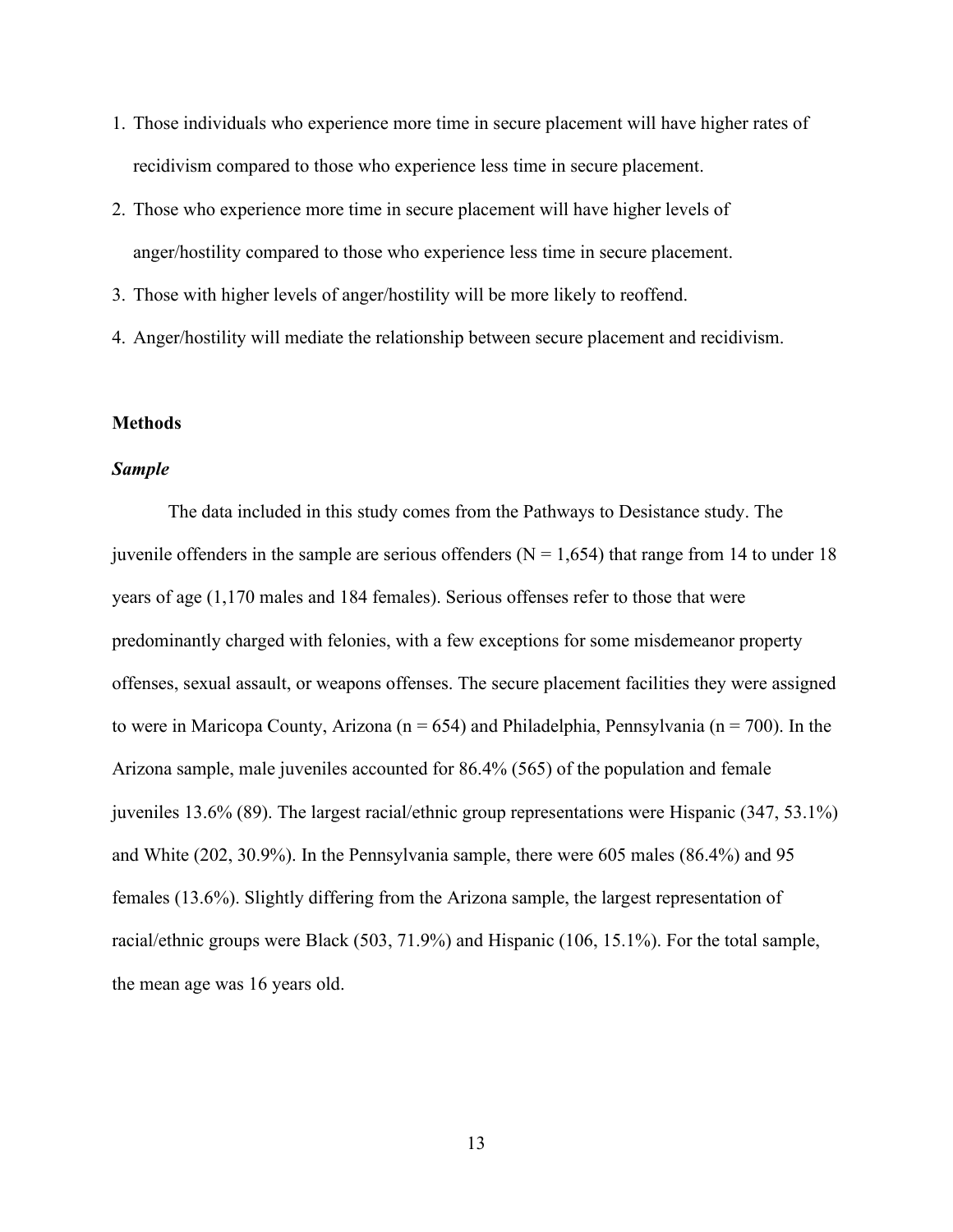#### <span id="page-21-0"></span>*Measures*

The following are my research study measures. The distribution of the sample on each of these measures are described in Table 1.

<span id="page-21-1"></span>**Secure placement.** Time in all settings – Participants were asked how much time in the previous six months did they spend incarcerated. This measure was taken at wave one and wave two. Time in without community access – Participants were asked how much time in the previous six months did they spend incarcerated in a facility that did not grant them community access (e.g., group home, probation). This measure was taken at wave one (i.e., the 6-month follow-up).

<span id="page-21-2"></span>**Outcome.** The Self-Report Offending scale (SRO; Huizinga, Esbensen, and Weihar, 1991) – The SRO is a self-report measure of offending that is based on 24 different types of offenses and was used to measure the adolescent's report of being involved in antisocial and illegal activities (e.g., in a fight, shoplifted, carjacked). This measure is calculated as a proportion. The numerator is the number of different types of acts endorsed, regardless of when it was committed. The denominator is the number of items for which the subject gives either a "yes" or "no" answer. All items which the subject refused to answer, replied "don't know", or was not asked are not included in the denominator. The closer this figure is to "1", the greater the variety of offenses the youth is committing. This measure was taken at wave three (i.e., 18 month follow-up) and asks the youth to reference the previous six months.

<span id="page-21-3"></span>**Mediator.** The Brief Symptom Inventory (BSI; Derogatis and Melisaratos, 1983) – The BSI is a 53-item self-report inventory in which participants rate, from 0 meaning "not at all" to 4 for "extremely", the extent to which they have been bothered in the past week by various symptoms. There are nine subscales that are designed to assess individual symptom groups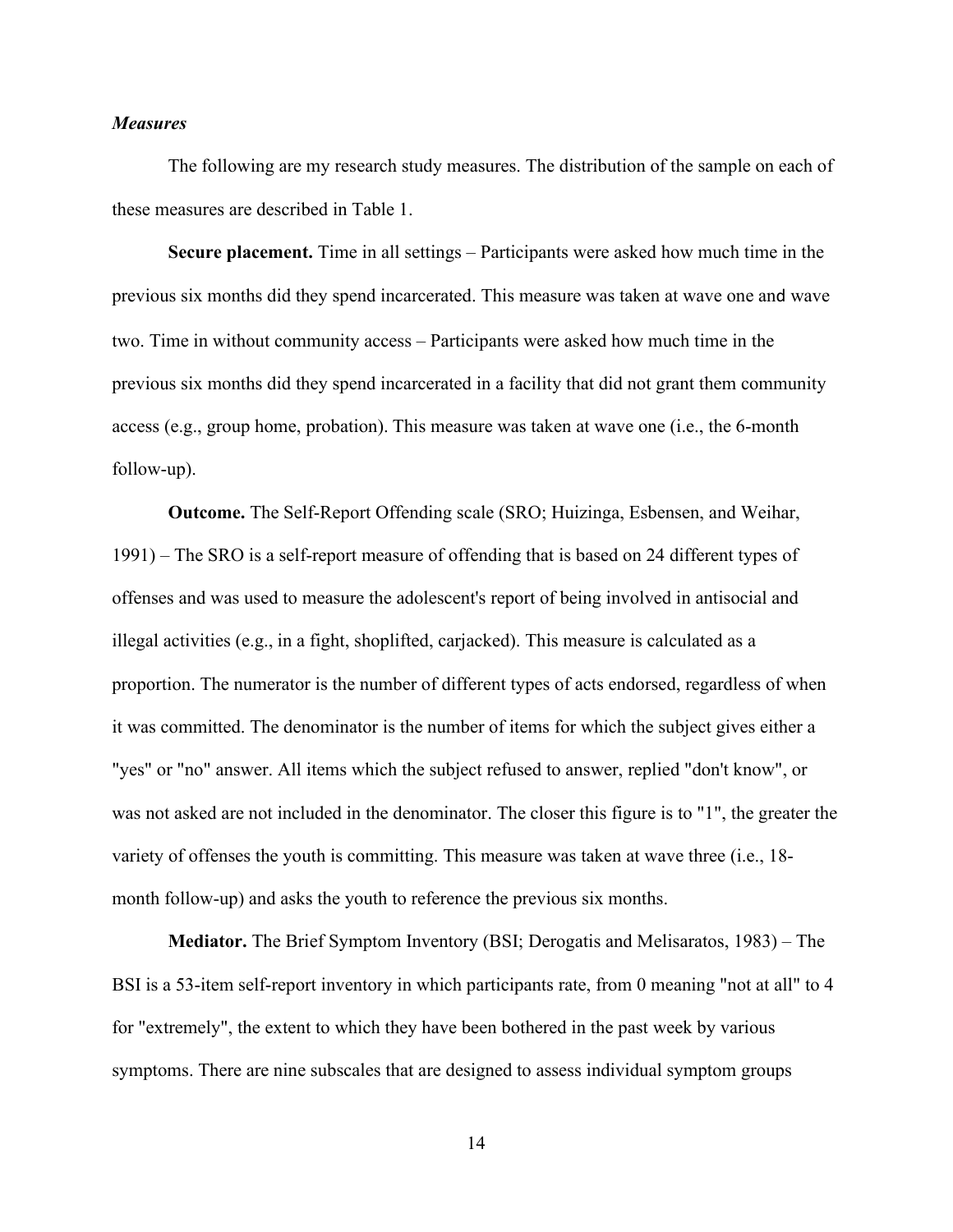including depression (DEP, e.g., "Feeling no interest in things") and hostility (HOS, e.g., "Having urges to break or smash things"). The BSI also has three scales to capture global psychological distress. This measurement test was given at the beginning of the offenders' term, the end of the term, as well as follow-up measurements every six months strarting from November 2000 to January 2003. In the current study the 6-month follow version was included in the analyses.

<span id="page-22-0"></span>**Control variables.** Several empirically and theoretically relevant variables will be included in the model to rule out other factors.

*Demographics*. There were four demographic indicators from the baseline interview used in this study: age, gender, site, and race. Age is the continuous variable coded as the subject's age at the time of the interview. The participants were coded as either male (1) or female (2) and there were two sites used, Philadelphia (1) and Phoenix (2). I created four individual dummy variables to capture each race/ethnic group: Black  $(1,$  else 0), White  $(1,$  else = 0), Hispanic  $(1,$ else 0), and ''other race/ethnicity'' (1, else 0). Thus, the White category served as the reference group.

*Depression*. Signs and symptoms of clinical depressive syndromes (e.g., dysphoric affect and mood, withdrawal of interest in life activities, and loss of energy) are measured in this sixitem subscale of the BSI, described above.

*Delinquent peer association***.** The Peer Delinquent Behavior items are a subset of those used by the Rochester Youth Study (Thornberry, Lizotte, Krohn, Farnsworth, and Jang, 1994) to measure the degree of antisocial activity among the adolescent's peers. In this current study, I used the peer antisocial behavior measure. This contained 12 items (e.g., During the last six months how many of your friends have sold drugs?). Scale responses were on a 5-point Likert-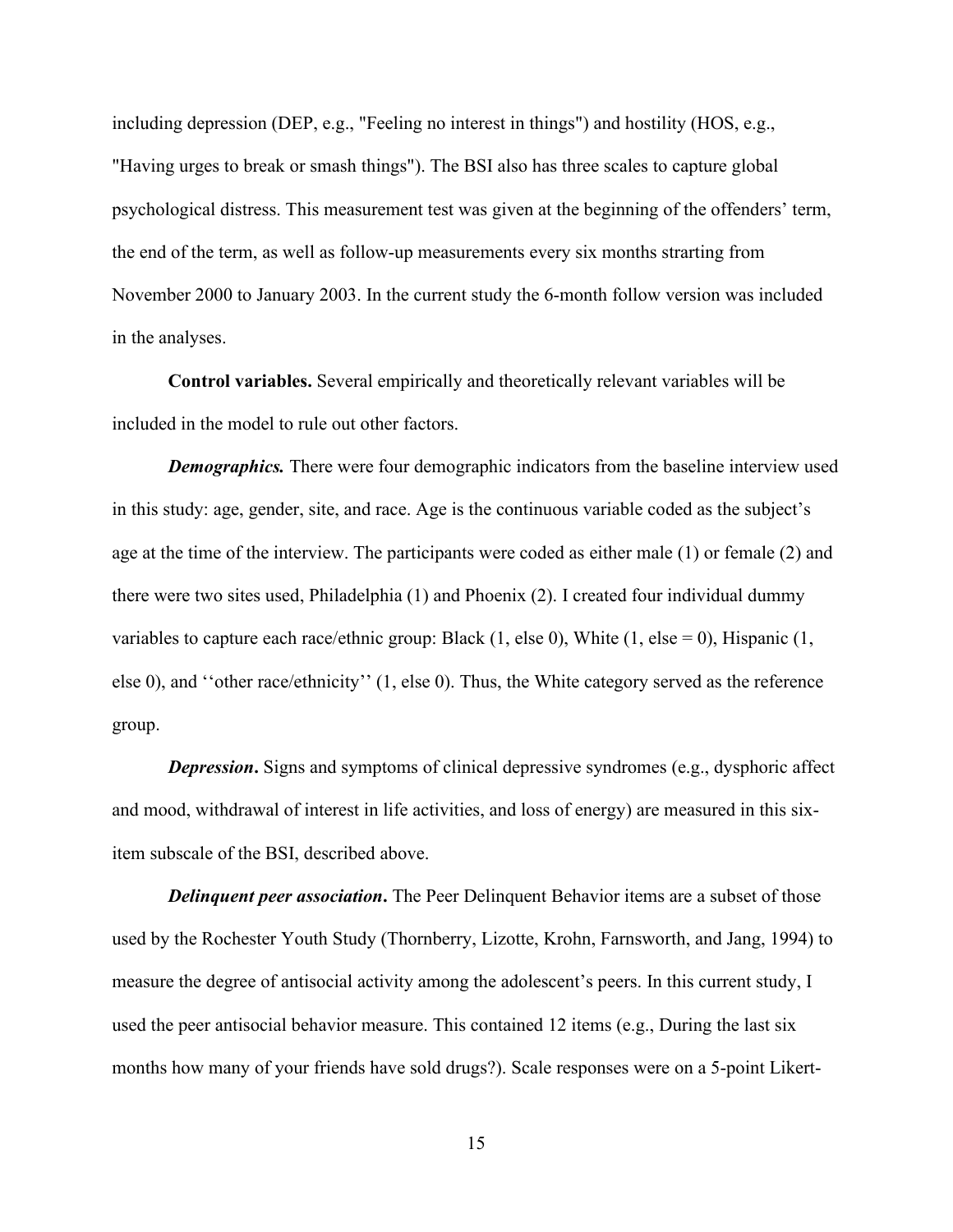type scale ranging from none of them to all of them. The items were then summed up to create a total score for peer delinquency.

*Parental Monitoring***.** The Parental Monitoring inventory (Steinberg, Dornbusch, & Darling, 1992) was adapted for this study to measure the parenting practices related to supervising the study participant. Preliminary questions were asked in order to establish the presence of an individual  $(X)$  who is primarily responsible for the youth. The respondent's answers to items about their current living situation, specifically whether they live with the identified caretaker, establishes the skip pattern followed in the parental monitoring items. The scale is composed of 9 items. There are five items that measure parental knowledge (e.g. How much does X know about how you spend your free time) and they are answered on a 4-point Likert scale ranging from "doesn't know at all" to "knows everything". Even if a youth does not live with the person identified as their primary caretaker, they are asked these questions. If the youth lives with the primary caretaker, there are four additional items are asked to measure parental monitoring of the youth's behavior (e.g. How often do you have a set time to be home on weekend nights?). These are answered on a 4-point Likert scale which ranges from "never" to "always". The average of two sub scores is used to calculate the scores for this measure.

*Maternal Warmth***.** The Quality of Parental Relationships Inventory (Conger, Ge, Elder, Lorenz, & Simons, 1994) was adapted to measure the affective tone of the parental-adolescent relationship variable in this study. Items included were parental warmth - mother (e.g., "How frequent does your mother let you know she cares about you?"), parental hostility - mother (e.g., "How frequent does your mother get angry with you?"), parental warmth - father (e.g., "How frequent does your father let you know that he loves you?"), and parental hostility - father (e.g., "How frequent does your father throw things at you?"). The scale contains 42 items to which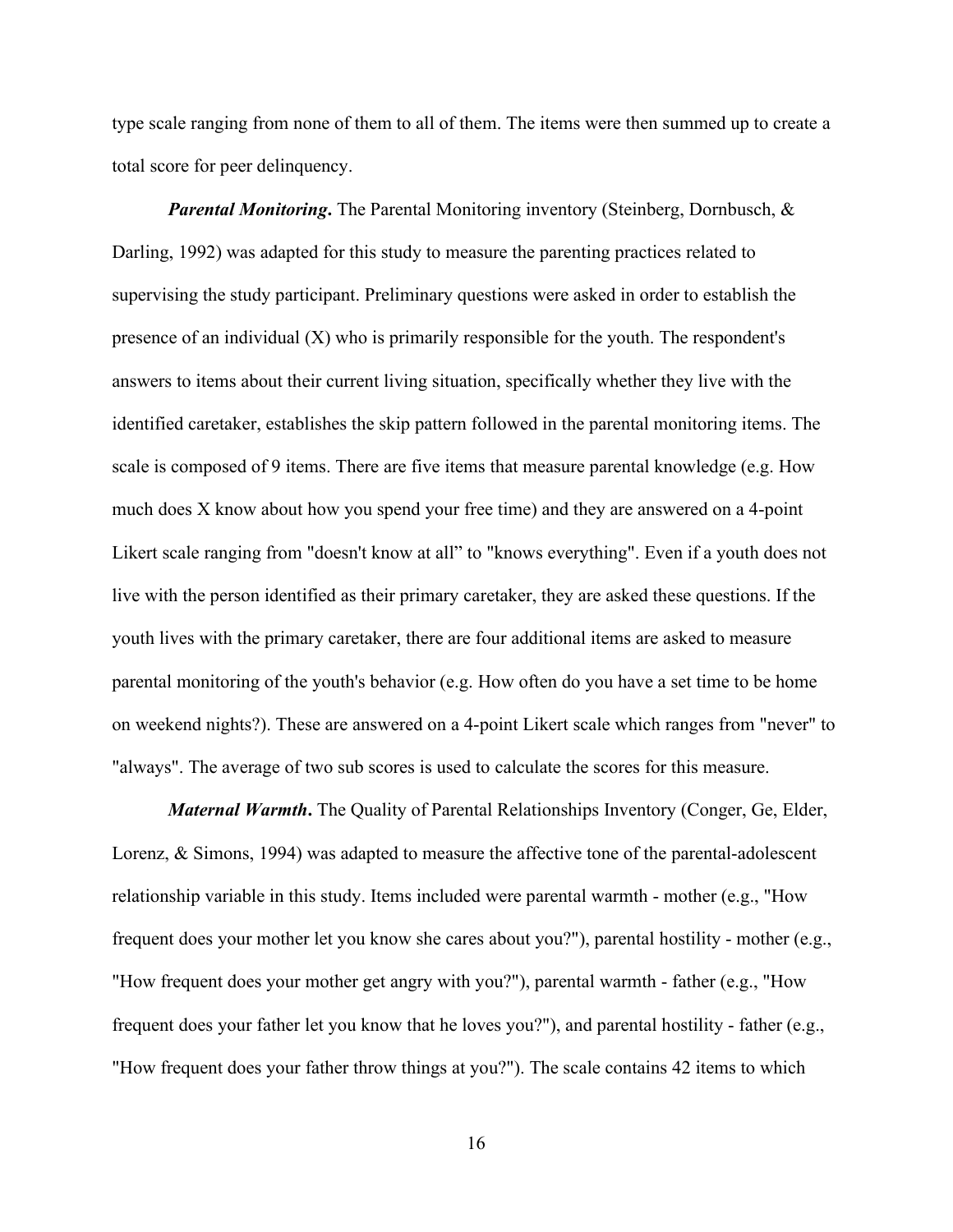participants respond on a 4- point scale ranging from "Always" to "Never". There are 21 items to assess the maternal relationship and 21 to assess the paternal relationship. Items were reversed coded and then summed to calculate the composite scores. Higher scores on the warmth scale indicate a more supportive and nurturing parental relationship. Higher scores on the hostility scale suggest a more hostile relationship.

#### <span id="page-24-0"></span>*Analytical Plan*

First, descriptive statistics and bivariate associations between all study variables were examined using correlational (i.e., Pearson's zero-order correlation coefficient) or comparison of means tests (i.e., t-tests, ANOVAs). Second, mediation was tested by following the Baron and Kenny's (1986) causal steps approach using regression analysis. This was first done without controlling for other variables and then again controlling for demographic variables, depression, parenting, peer delinquency, and prior self-reported offending. First, a regression model was conducted in which BSI anger/hostility was regressed onto secure placement. A second stepwise regression model was conducted to assess the mediation of BSI scores on the relationship between secure placement and recidivism. In the first step, the SRO at the 1.5-year follow-up was regressed onto secure placement. Then, scores from the BSI stepped into the model. In order, to determine if mediation occurred, I observed the change in the coefficient and p-value of secure placement from step one to step two. If the p-value was reduced to non-significance in the second step, then full mediation was the outcome. If the coefficient for secure placement was still significant but the size of the coefficient was reduced, then partial mediation was determined to be the outcome. However, if the coefficient remains the same, then I concluded that no mediation occurs. This procedure was then repeated while including control variables at each step.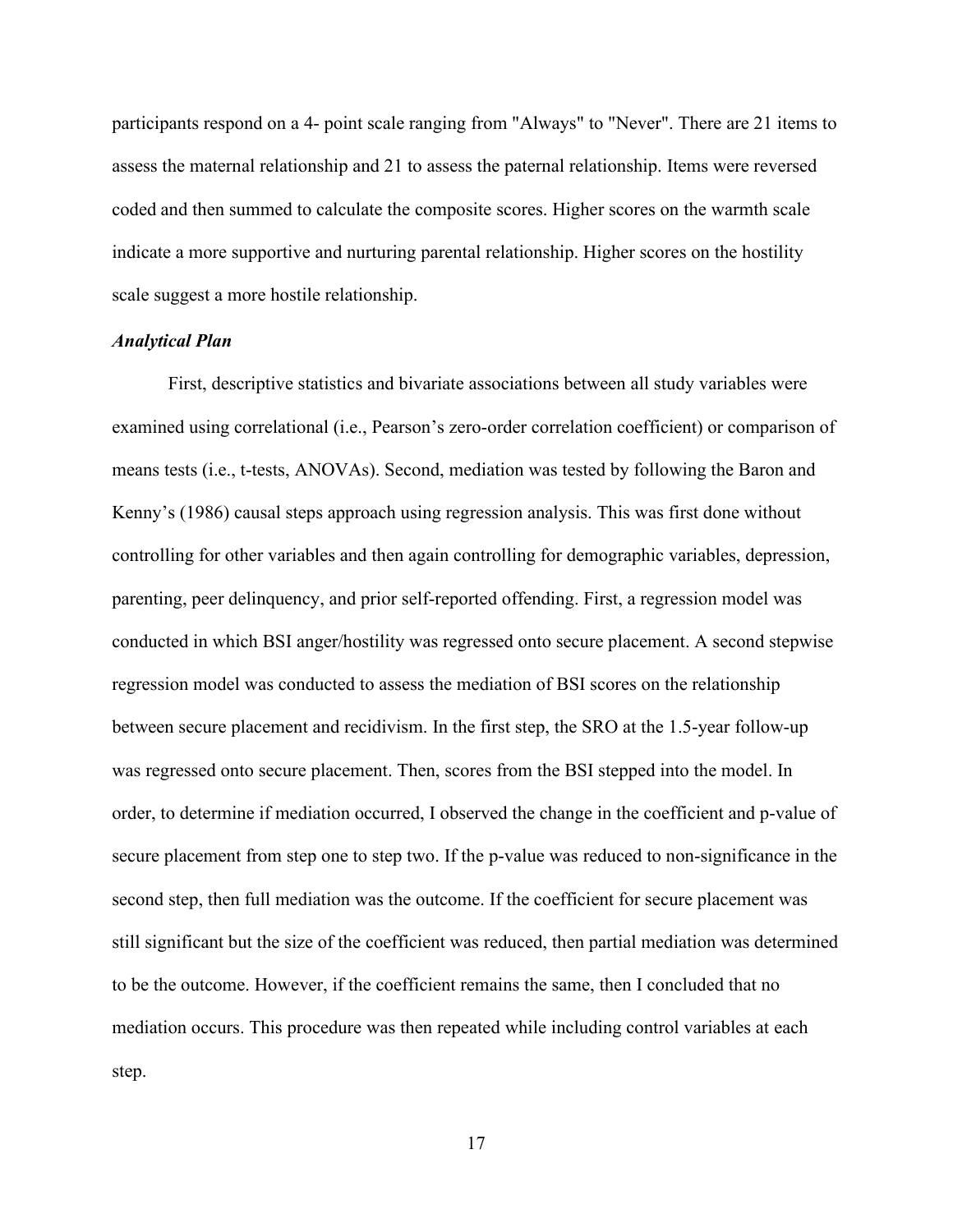#### <span id="page-25-0"></span>**Results**

#### <span id="page-25-1"></span>*Descriptive Statistics*

Table 1 gives a summary of all the measures in the study and at what point they were measured, in six-month periods. At baseline, all my variables were measured except those in the recall period. The average score for the parental measures was 2.802 for parental monitoring and 3.208 for parental warmth, both on a scale of 1 to 4. When measuring delinquent peer association, it was found that overall, the sample's average for antisocial behavior of their peers was 2.321 on a scale of 1 to 5. For total variety offending, the juveniles in the sample committed on average 32.8% of the acts ever and 14.9% of the acts in the past six months. Using the BSI, the anger measurements showed high levels of hostility. The average BSI score for depression was .596, meaning that on average juveniles in the sample were experiencing almost none of the symptoms associated with clinical depression according to the BSI.

At wave one and wave two, hostility, and time incarcerated without community access (secure placement) were measured. At wave one, hostility levels slightly decreased. On average, juveniles reported committing 6.6% of the offenses in the prior six months.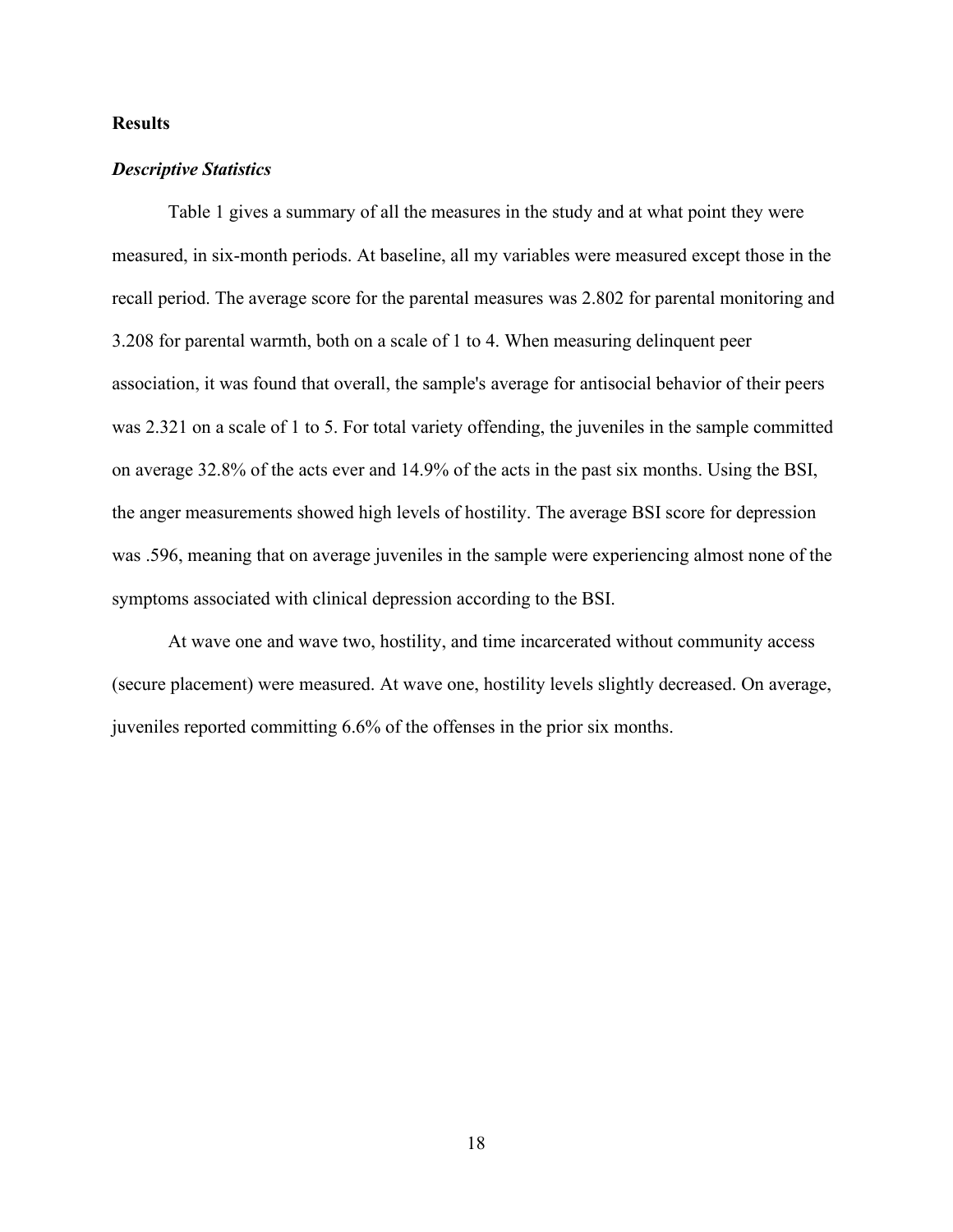|                              |             |          | Baseline  |                  |                |             | Wave 1   |      |                  |                | Wave 2      |          |                 |                  | Wave 3         |             |          |           |                  |     |
|------------------------------|-------------|----------|-----------|------------------|----------------|-------------|----------|------|------------------|----------------|-------------|----------|-----------------|------------------|----------------|-------------|----------|-----------|------------------|-----|
| Measures                     | $\mathbf n$ | $\% / M$ | <b>SD</b> | $\min$           | max            | $\mathbf n$ | $\% / M$ | SD   | min              | max            | $\mathbf n$ | $\% / M$ | SD <sub>1</sub> | min              | max            | $\mathbf n$ | $\% / M$ | <b>SD</b> | min              | max |
| $_{\rm Age}$                 | 1354        | $16\,$   | 1.143     | 14               | 19             |             |          |      |                  |                |             |          |                 |                  |                |             |          |           |                  |     |
| Sex                          |             |          |           |                  |                |             |          |      |                  |                |             |          |                 |                  |                |             |          |           |                  |     |
| Male                         | 1170        | 86.4     |           | $\boldsymbol{0}$ | $\overline{1}$ |             |          |      |                  |                |             |          |                 |                  |                |             |          |           |                  |     |
| Female                       | 184         | 13.6     |           | $\boldsymbol{0}$ | $\overline{1}$ |             |          |      |                  |                |             |          |                 |                  |                |             |          |           |                  |     |
| Ethnicity                    |             |          |           |                  |                |             |          |      |                  |                |             |          |                 |                  |                |             |          |           |                  |     |
| White                        | 274         | $20.2\,$ |           | $\boldsymbol{0}$ | $\overline{1}$ |             |          |      |                  |                |             |          |                 |                  |                |             |          |           |                  |     |
| ${\rm Black}$                | 561         | 41.4     |           | $\boldsymbol{0}$ | - 1            |             |          |      |                  |                |             |          |                 |                  |                |             |          |           |                  |     |
| Hispanic                     | 454         | 33.5     |           | $\boldsymbol{0}$ | $\overline{1}$ |             |          |      |                  |                |             |          |                 |                  |                |             |          |           |                  |     |
| Other                        | 65          | $4.8\,$  |           | $\boldsymbol{0}$ | $\overline{1}$ |             |          |      |                  |                |             |          |                 |                  |                |             |          |           |                  |     |
| Parental                     |             |          |           |                  |                |             |          |      |                  |                |             |          |                 |                  |                |             |          |           |                  |     |
| Monitoring                   |             | 2.802    | .861      |                  | $\overline{4}$ |             |          |      |                  |                |             |          |                 |                  |                |             |          |           |                  |     |
| Warmth - Mother              |             | 3.208    | .696      | $\mathbf{1}$     | $\overline{4}$ |             |          |      |                  |                |             |          |                 |                  |                |             |          |           |                  |     |
| Peer Deliquency              |             | 2.321    | .926      |                  | $1 \quad 5$    |             |          |      |                  |                |             |          |                 |                  |                |             |          |           |                  |     |
| Total Offending Variety      |             |          |           |                  |                |             |          |      |                  |                |             |          |                 |                  |                |             |          |           |                  |     |
| Ever                         |             | .328     | .209      | $\boldsymbol{0}$ | $.95\,$        |             |          |      |                  |                |             |          |                 |                  |                |             |          |           |                  |     |
| Past 6 Months                |             | .149     | .153      | $\boldsymbol{0}$ | .91            |             |          |      |                  |                |             |          |                 |                  |                |             |          |           |                  |     |
| <b>BSI</b>                   |             |          |           |                  |                |             |          |      |                  |                |             |          |                 |                  |                |             |          |           |                  |     |
| Depression                   |             | .596     | .745      | $\overline{0}$   | $\overline{4}$ |             |          |      |                  |                |             |          |                 |                  |                |             |          |           |                  |     |
| Hostility                    |             | .746     | $.778\,$  | $\boldsymbol{0}$ | $\overline{4}$ |             | .637     | .704 | $\boldsymbol{0}$ | $\overline{4}$ |             | .631     | .722            | $\boldsymbol{0}$ | $\overline{4}$ |             |          |           |                  |     |
| Recall Period                |             |          |           |                  |                |             |          |      |                  |                |             |          |                 |                  |                |             |          |           |                  |     |
| Time in w/o Community Access |             |          |           |                  |                |             | .479     | .439 | $\boldsymbol{0}$ | -1             |             | .426     | .432            | $\boldsymbol{0}$ |                |             |          |           |                  |     |
| Total Offending Variety      |             |          |           |                  |                |             |          |      |                  |                |             |          |                 |                  |                | 1228        | .066     | $.107$    | $\boldsymbol{0}$ | .73 |

# Table 1: Descriptive Statistics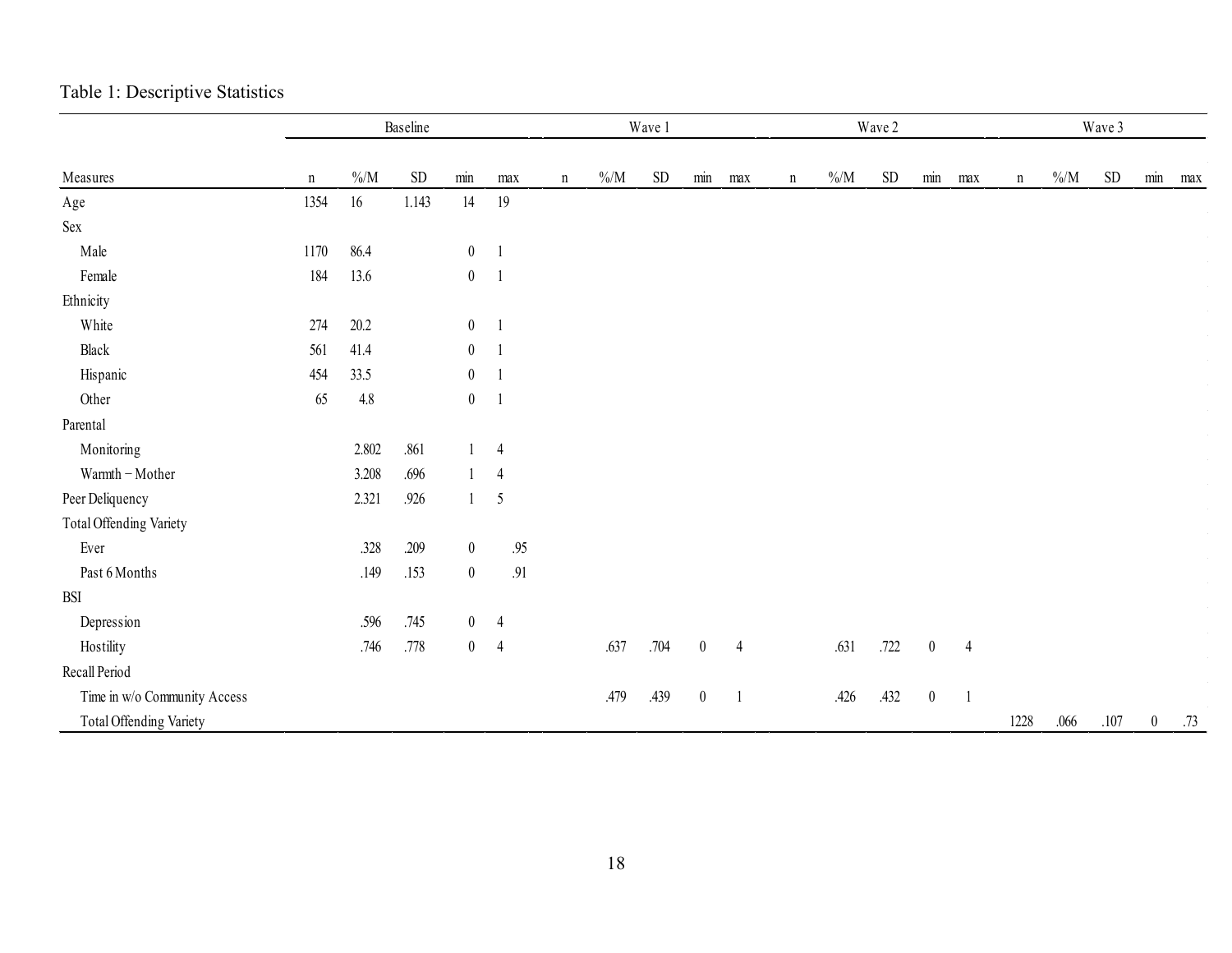#### <span id="page-27-0"></span>*Zero-order Correlations*

The correlations among all the study variables are presented in the Table 2. As seen in the table, the main study variables (secure placement, hostility, and delinquency) were all correlated in expected directions. Specifically, secure placement and hostility measured at wave one were positively correlated with the total variety offending at wave three. Additionally, secure placement was positively correlated with hostility. Based on these associations, there is reason to properly test for a mediation process as proposed. Additionally, several control variables were found to be positively correlated with the main study variables.

Several of the control variables correlated with the main study variables. For instance, age was positively correlated with secure placement suggesting that older youth spent more time in secure placement. Being White or Hispanic, were both negatively correlated with secure placement while being Black was positively correlated with secure placement suggesting that Black youth spent more time in secure placement compared to White and Hispanic youth.

Parental monitoring was also found to be negatively correlated with delinquency suggesting that the less a juvenile's parent monitored them the more likely they are to commit crime. The same was found for my maternal warmth variable. However, the opposite was found for the peer delinquency variable. The more delinquent peers a juvenile had, the more likely they themselves would be delinquent.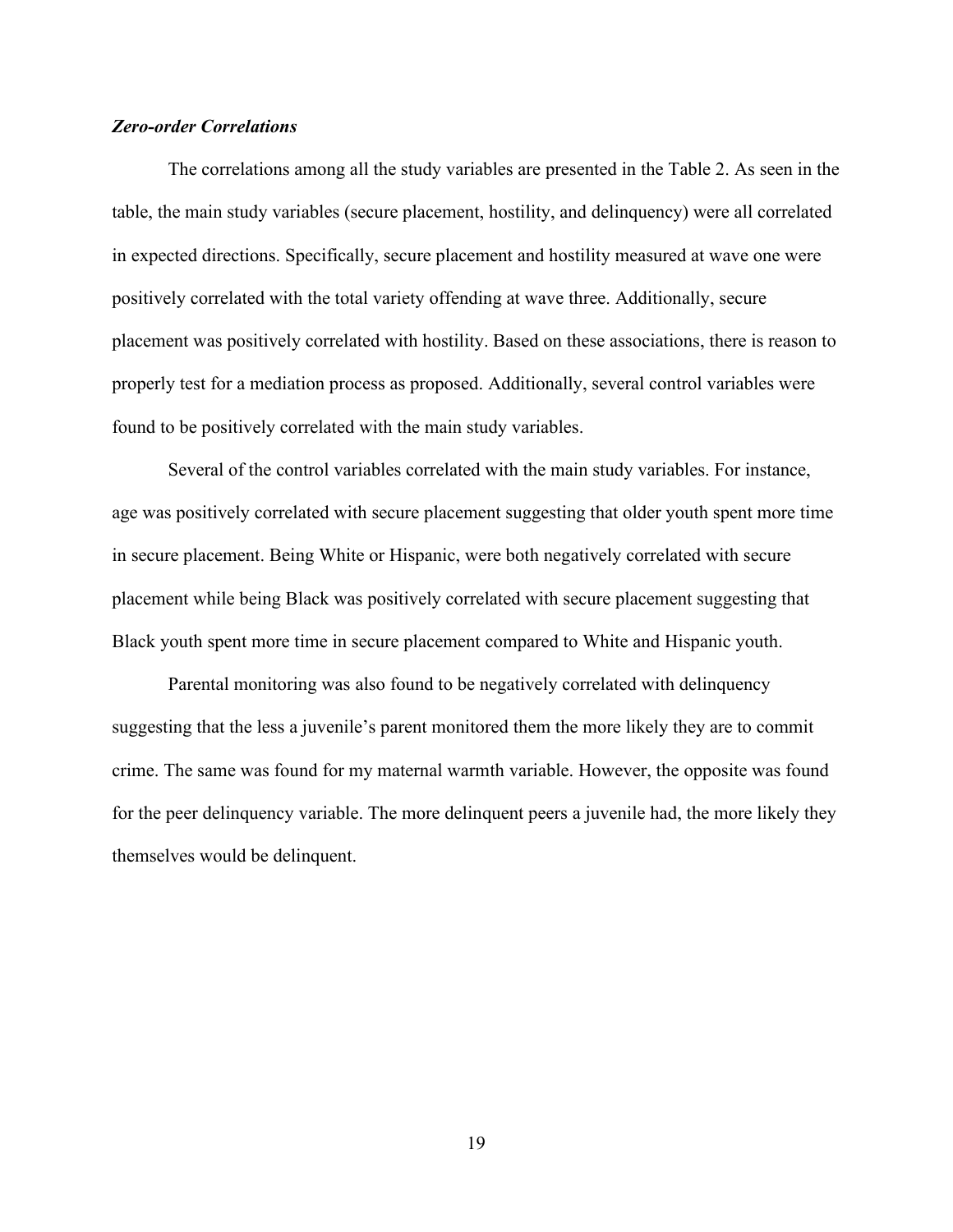|                                                              |                          | $\overline{2}$           | $\mathfrak{Z}$           | $\overline{4}$           | 5                        | 6                        | $\boldsymbol{7}$         | $\,$ 8 $\,$              | 9         | $10\,$                   | 11       | $12\,$                   | 13                       | 14              |
|--------------------------------------------------------------|--------------------------|--------------------------|--------------------------|--------------------------|--------------------------|--------------------------|--------------------------|--------------------------|-----------|--------------------------|----------|--------------------------|--------------------------|-----------------|
| 1. Age                                                       | $\overline{\phantom{0}}$ |                          |                          |                          |                          |                          |                          |                          |           |                          |          |                          |                          |                 |
| Ethnicity                                                    |                          |                          |                          |                          |                          |                          |                          |                          |           |                          |          |                          |                          |                 |
| 2. White                                                     | $-.042$                  | $\overline{\phantom{a}}$ |                          |                          |                          |                          |                          |                          |           |                          |          |                          |                          |                 |
| 3. Black                                                     | .036                     | $-424**$                 | $\overline{\phantom{0}}$ |                          |                          |                          |                          |                          |           |                          |          |                          |                          |                 |
| 4. Hispanic                                                  | $-.019$                  | $-.358**$                | $-.597**$                | $\overline{\phantom{0}}$ |                          |                          |                          |                          |           |                          |          |                          |                          |                 |
| 5. Other                                                     | .037                     | $-113**$                 | $-.189**$                | $-159**$                 | $\overline{\phantom{m}}$ |                          |                          |                          |           |                          |          |                          |                          | $\sim 10^{-11}$ |
| 6. Sex                                                       | $-0.019$                 | $.063*$                  | $-.036$                  | $-.026$                  | .022                     | $\overline{\phantom{m}}$ |                          |                          |           |                          |          |                          |                          | $\sim$          |
| Baseline                                                     |                          |                          |                          |                          |                          |                          |                          |                          |           |                          |          |                          |                          | $\sim$          |
| <b>BSI</b>                                                   |                          |                          |                          |                          |                          |                          |                          |                          |           |                          |          |                          |                          | $\sim 10^{-11}$ |
| 7. Depression                                                | $.103**$                 | $-.018$                  | $-.134**$                | $.123**$                 | $.071*$                  | $.066*$                  | $\overline{\phantom{0}}$ |                          |           |                          |          |                          |                          | $\sim 10^{-11}$ |
| 8. Hostility                                                 | .052                     | $.070*$                  | $-.047$                  | $-.015$                  | .010                     | $.148**$                 | $.500**$                 | $\overline{\phantom{0}}$ |           |                          |          |                          |                          | $\sim 10^{-11}$ |
| Parental                                                     |                          |                          |                          |                          |                          |                          |                          |                          |           |                          |          |                          |                          |                 |
| 9. Monitoring                                                | $-.259**$                | $.108*$                  | $-.071*$                 | $-0.016$                 | $-.005$                  | $.115**$                 | $-.064*$                 | $-.047$                  |           |                          |          |                          |                          |                 |
| 10. Warmth - Mother                                          | $-.042$                  | $-114**$                 | $.125**$                 | $-.014$                  | $-.046$                  | $-.131**$                | $-.071*$                 | $-143**$                 | $.153**$  | $\overline{\phantom{0}}$ |          |                          |                          |                 |
| 11. Peer Deliquency                                          | $.098**$                 | $-.074**$                | $-.076**$                | $.128**$                 | .031                     | $-.089**$                | $.321**$                 | $.359**$                 | $-.246**$ | $-.043$                  |          |                          |                          |                 |
| 12. Variety Offending, Past 6 Months                         | .012                     | $.054*$                  | $-.131**$                | $.079**$                 | .026                     | $-.107**$                | $.164**$                 | $.263**$                 | $-189**$  | $-.084**$                | $.505**$ | $\overline{\phantom{0}}$ |                          |                 |
| Wave 1                                                       |                          |                          |                          |                          |                          |                          |                          |                          |           |                          |          |                          |                          |                 |
| 13. Secure Placement                                         | .089**                   | $-.151**$                | $.198**$                 | $-.075**$                | $-.003$                  | $-.204**$                | $.197**$                 | $.100**$                 | $-.190**$ | $.156**$                 | $.203**$ | $.167**$                 | $\overline{\phantom{m}}$ |                 |
| 14. BSI: Hostility                                           | .035                     | $.076*$                  | $-.032$                  | $-.025$                  | $-.017$                  | .056                     | $.293**$                 | $.467**$                 | $-.073*$  | $-111**$                 | $.237**$ | $.224**$                 | $.073*$                  |                 |
| Wave 3                                                       |                          |                          |                          |                          |                          |                          |                          |                          |           |                          |          |                          |                          |                 |
| 15. Total Variety Offending                                  | .005                     | .049                     | $-.079**$                | .045                     | $-.013$                  | $-118**$                 | $.098*$                  | $.145**$                 | $-.088**$ | $-.032$                  | $.302**$ | .288**                   | $.058*$                  | $.192**$        |
| **. Correlation is significant at the 0.01 level (2-tailed). |                          |                          |                          |                          |                          |                          |                          |                          |           |                          |          |                          |                          |                 |
| *. Correlation is significant at the 0.05 level (2-tailed).  |                          |                          |                          |                          |                          |                          |                          |                          |           |                          |          |                          |                          |                 |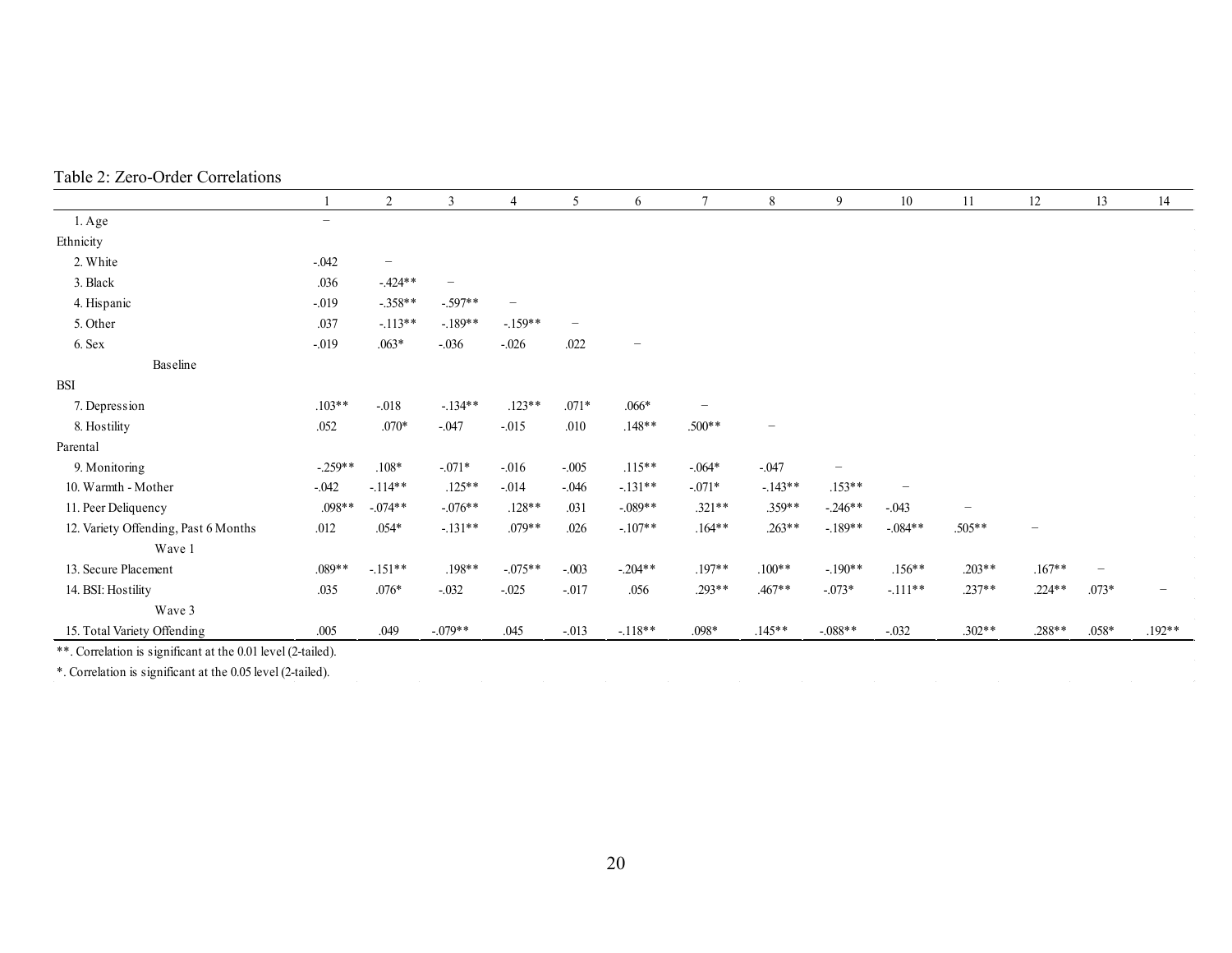#### <span id="page-29-0"></span>*Regression Models*

Following my analytical plan, I created three regression models. For the first model, using the data from wave one, Table 3 shows secure placement to be a significant predictor of hostility. Specifically, the more time that youth spent in secure placement was associated with higher levels of hostility. This model was conducted in order to establish that secure placement positively related to hostility.

Table 3: Regression Model Assessing Secure Placement as a Predictor for Hostility

|                                                                         | н   | SE.  |        |  |  |  |  |  |  |
|-------------------------------------------------------------------------|-----|------|--------|--|--|--|--|--|--|
| Secure Placement                                                        | 116 | .049 | $073*$ |  |  |  |  |  |  |
| *p < 0.05; **p < 0.01; ***p < 0.001; $\dagger$ = marginally significant |     |      |        |  |  |  |  |  |  |

The results in Table 4, Model 1 show the influence of secure placement at wave 1 on delinquency reported at wave 3. The results suggest that secure placement had a marginally significant positive effect on delinquency at wave 3. Specifically, more secure placement at wave one was a marginally significant predictor ( $b = .073$ ,  $p = .063$ ) of higher delinquency at wave three (Model 1). Higher levels of hostility at wave one predicted more delinquency at wave three. However, secure placement was no longer marginally significant once hostility was included in the model ( $b = .046$ ,  $p = .138$ ; Model 2). Additionally, the size of the coefficient for secure placement was slightly reduced. Based on these findings, I conclude that the effect of secure placement on delinquency was partially mediated by hostility.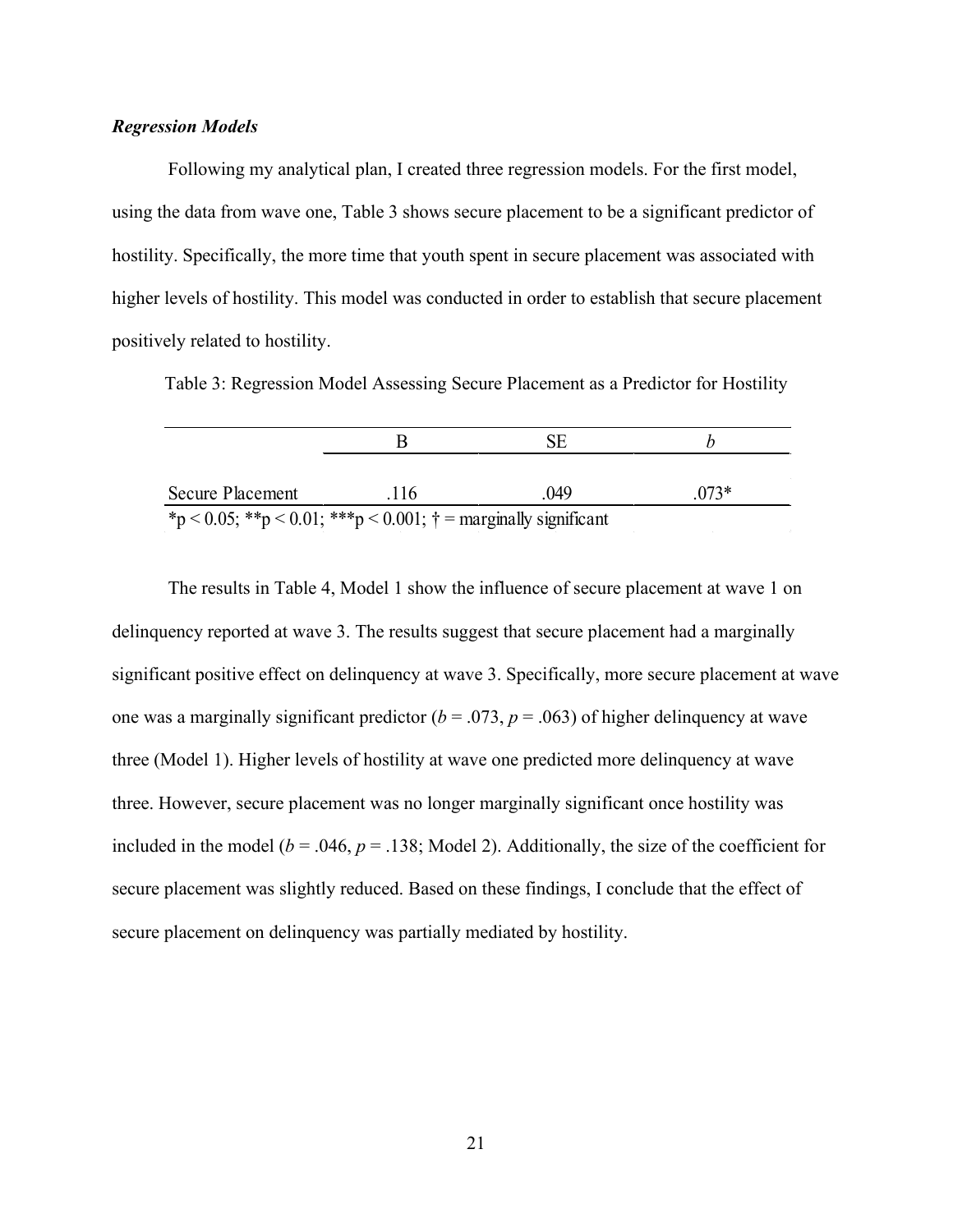|                                                                                                                                     |      | Model 1             |                                   |      | Model 2 |           |
|-------------------------------------------------------------------------------------------------------------------------------------|------|---------------------|-----------------------------------|------|---------|-----------|
|                                                                                                                                     |      |                     |                                   |      |         |           |
|                                                                                                                                     | B    | SЕ                  |                                   |      | SЕ      |           |
| <b>Secure Placement</b>                                                                                                             | .014 | .008                | .059 <sup>†</sup>                 | .011 | .008    | .046      |
| <b>BSI:</b> Hostility                                                                                                               |      |                     |                                   | .029 | .005    | $.187***$ |
| $\mathbf{a}$ . $\mathbf{a}$ . $\mathbf{a}$ . $\mathbf{a}$ . $\mathbf{a}$<br>$\sim$ $\sim$ $\sim$ $\sim$ $\sim$ $\sim$ $\sim$ $\sim$ |      | $\sim$ 0.001 $\sim$ | $\cdot$ 11 $\cdot$ $\cdot$ $\sim$ |      |         |           |

Table 4: Regression Model Assessing the Mediation Role of Hostility on the Relationship between Secure Placement and Delinquency

 $\frac{}{\ast} p < 0.05; \frac{}{\ast} p < 0.01; \frac{}{\ast} \frac{}{\ast} p < 0.001; \frac{}{\ast} =$  marginally significant

In my third regression model, as shown in Table 5, all the control variables were included, as well as the variables measured at baseline and wave one. In Model 1, age  $(b = -105,$  $p = .001$ ), sex (*b* = -.080,  $p = .015$ ), depression (*b* = -.068,  $p = .045$ ), peer delinquency (*b* = .122,  $p = .005$ ), and total variety offending ( $b = .318$ ,  $p = .000$ ) were shown to be significant predictors of delinquency at wave three. Specifically, being older, experiencing more symptoms of depression, and having more delinquent peers, was associated with more delinquency. In Model 2, secure placement was included in the model. With the exception of depression, all the variables that were significant in the previous model remained significant. Additionally, secure placement ( $b = -115$ ,  $p = .001$ ) significantly predicted delinquency. However, the sign was negative suggesting that less time in secure placement predicts more delinquency.

In Model 3, hostility was included as a predictor of delinquency. All variables found significant in Model 1, were significant in model 3 including depression. Both secure placement  $(b = -112, p = .001)$  and hostility  $(b = .172, p = .000)$  were significant predictors of delinquency at wave three and the coefficient only slighted changed suggesting that no mediation occurred once other factors were controlled. However, it is important to point out that the sign for the coefficient associated with secure placement changed to a negative sign once other variables were controlled (see Tables 3 and 4). As explained in my analytical plan, there is no mediation because even though secure placement is significant predictor, it's coefficients from Model 2 ( $b =$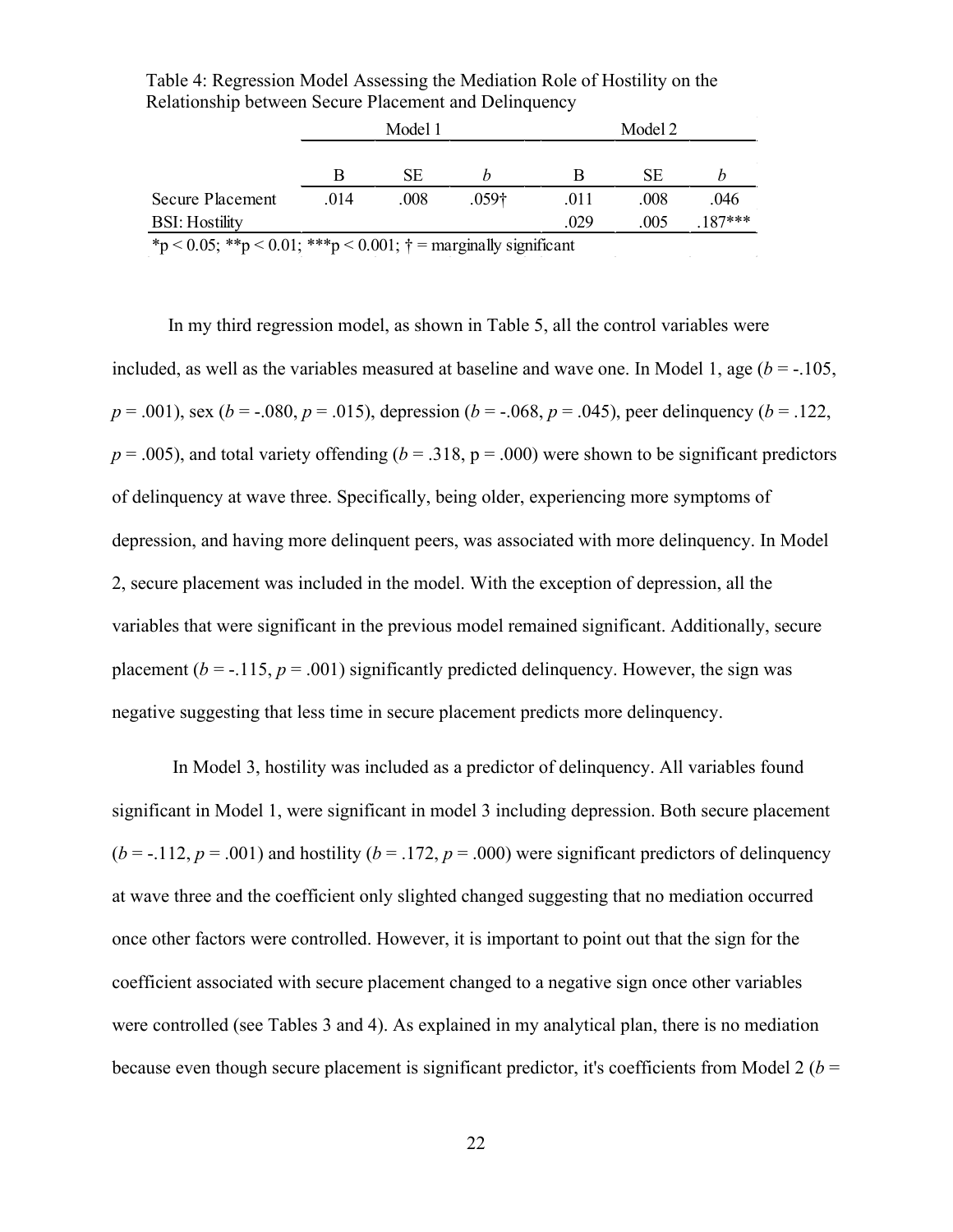$-115$ ) to Model 3 ( $b = -112$ ) virtually saw no reduction once other variables are taken into

#### account.

Table 7: Regression Model Assessing the Mediation Role of Hostility on the Relationship between Secure Placement and Delinquency w/ Control Variables

|         |           |           |          | Model 2   |            | Model 3  |           |           |  |  |
|---------|-----------|-----------|----------|-----------|------------|----------|-----------|-----------|--|--|
| В       | <b>SE</b> | b         | B        | <b>SE</b> | b          | B        | <b>SE</b> | b         |  |  |
|         |           |           |          |           |            |          |           |           |  |  |
|         |           |           |          |           |            |          |           |           |  |  |
| $-.020$ | .011      | $-.082$   | $-.015$  | .011      | $-.060$    | $-0.014$ | .011      | $-.056$   |  |  |
| $-.006$ | .011      | $-.024$   | $-.007$  | .011      | $-0.025$   | $-.001$  | .011      | $-.005$   |  |  |
| .003    | .020      | .004      | .003     | .019      | .005       | .007     | .019      | .012      |  |  |
| $-.012$ | .004      | $-109**$  | $-0.012$ | .004      | $-.109**$  | $-0.012$ | .004      | $-105**$  |  |  |
| $-.028$ | .011      | $-.080*$  | $-.033$  | .011      | $-0.097**$ | $-.036$  | .011      | $-105**$  |  |  |
|         |           |           |          |           |            |          |           |           |  |  |
| $-.011$ | .006      | $-068*$   | $-.007$  | .006      | $-.044$    | $-.014$  | .006      | $-083*$   |  |  |
| $-.004$ | .005      | $-0.027$  | $-.006$  | .005      | $-0.042$   | $-.006$  | .005      | $-.044$   |  |  |
| $-.009$ | .006      | $-.050$   | $-.005$  | .006      | $-.029$    | $-.003$  | .006      | $-0.017$  |  |  |
| .016    | .006      | $.122**$  | .017     | .006      | $.124**$   | .014     | .006      | $.105*$   |  |  |
| .191    | .026      | $.318***$ | .202     | .026      | $.336***$  | .186     | .026      | $.310***$ |  |  |
|         |           |           |          |           |            |          |           |           |  |  |
|         |           |           | $-.032$  | .010      | $-115**$   | $-.031$  | .010      | $-112**$  |  |  |
|         |           |           |          |           |            | .030     | .006      | $.172***$ |  |  |
|         |           | Model 1   |          |           |            |          |           |           |  |  |

 $p < 0.05$ ; \*\*p  $< 0.01$ ; \*\*\*p  $< 0.001$ ;  $\dagger$  = marginally significant

#### **Discussion**

Research shows that 70-80% of juvenile offenders recidivate within two or three years of being released from incarceration (MST Services, 2018). There could be many reasons for this including the state of the juvenile offenders' mental health and emotional responses to being in secure placement. The purpose of this study was to examine the relationship between secure placement and recidivism through those emotional responses. Since anger and hostility are the emotions closely associated with delinquency, I decided to create a research model testing hostility as a mediator between secure placement and delinquency. This was not at random. Agnew's (1992) general strain theory (GST) gives a theoretical framework from which my research model can work. His revision of Merton's classical strain theory assumes strain as either the prevention of goal-seeking behavior or pain-avoidance behavior. Secure placement can be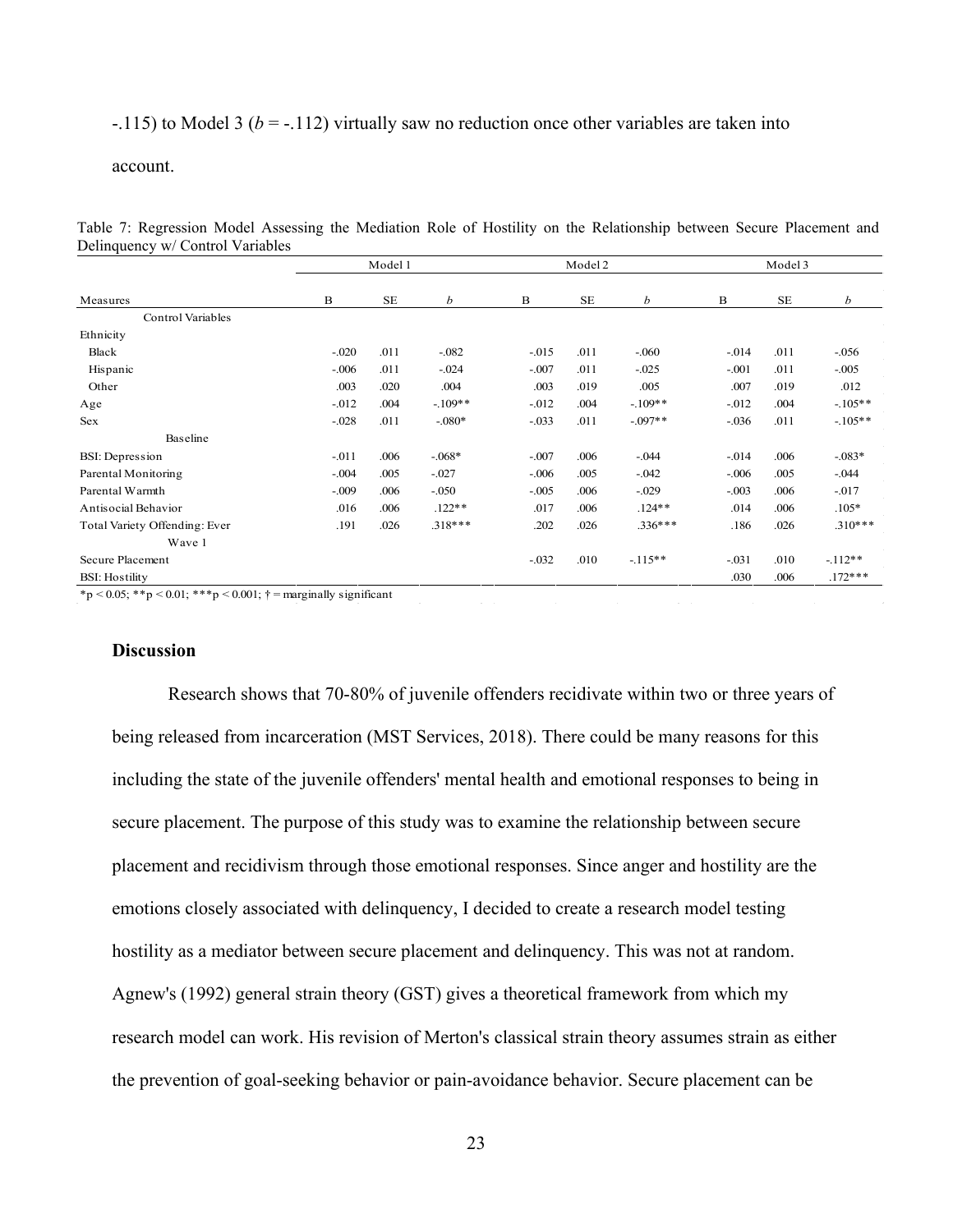considered as both. Following the theory, this kind of behavior prevention can invoke negative emotions (anger, hostility) in the offender, thus causing them to commit crime as an escape from the strain itself or the emotions it causes in them.

Previous research has positively linked secure placement, mental health, and recidivism together and even found anger/hostility to be a mediator between the two. However, my research was a unique continuation of them. My study included longitudinal research with a diverse sample of serious juvenile offenders. It was important to create a research model in this way because it gives light to secure placement's lasting effects. Also, adolescence is a very important period in human development, especially psychologically. With my selected sample, I can test for secure placement's impact on an offender at this stage in life, while also accounting for ethnic and gender diversity. This separates my study from that of Ackerman and Sacks (2012) whose sample only included adults, who most likely would react differently to strain than a juvenile.

Generally, my findings suggest that hostility does not mediate the relationship between secure placement and delinquency. However, my findings did suggest a positive relationship between the two. So, while there may be no mediation shown in my research model, one can assume that secure placement is a significant predictor.

#### <span id="page-32-0"></span>*Implications*

Taking a practical approach to GST, secure placement would not be an effective prevention of crime for juveniles or adults. Established by research, secure placement has been proven to cause increases in delinquency. My research has also found this. My regression models found secure placement to be significant in predicting both hostility and delinquency. Knowing this as well as juvenile recidivism rates, an alternative to secure placement should be considered. Dmitrieva, Monahan, Cauffman, and Steinberg (2012) established a negative relationship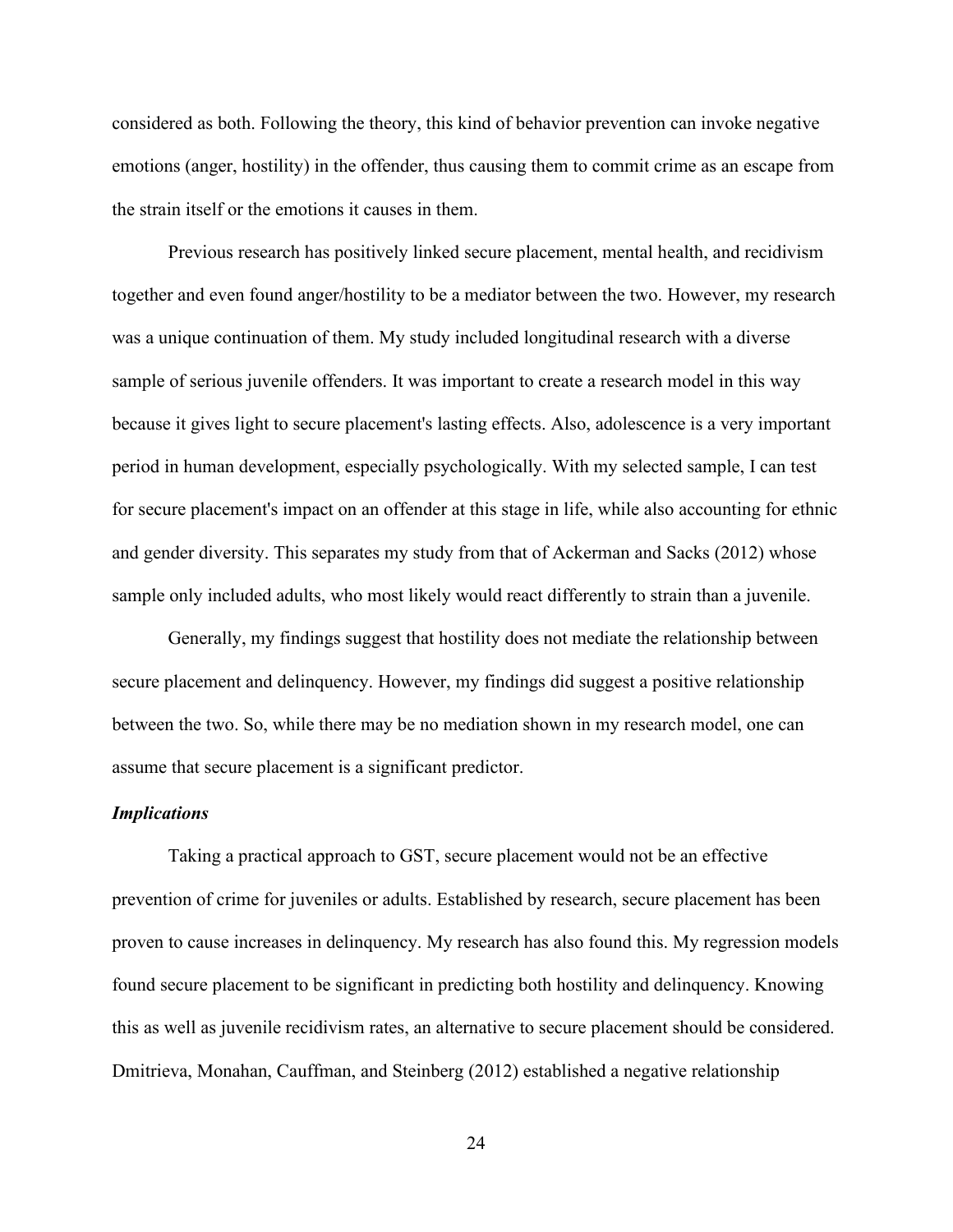between length of time in a secure facility and psychological development for adolescents. So, community-based prevention measures should be taken. While my research did not find mediation or completely model Agnew's theory, it does suggest hostility to be a significant predictor of delinquency. Giving a juvenile offender a constructive and non-isolating way to learn from their ways and be rerouted from a life of crime will have a better impact on them and society as a whole. For example, the Texas Juvenile Justice Department has the Second Chance program. Focused on gang-related youth, this program supports services tailored to the individual's needs. This includes employment, education, cognitive behavioral therapy, and anger management (CSG Justice Center, 2016). Much like drug court gives drug offenders a second chance at a crime-free life, the criminal justice system could adopt a similar program for juvenile offenders, especially the serious ones. A study of the program participants found that about 80% had no further contact with the juvenile justice system within four to six months of release (Fox, Webb, Ferrer, Katz, and Hedberg, 2012).

While my research did establish a positive relationship between hostility and delinquency, it is important to note that my study only found hostility as a mediator between secure placement and delinquency without my controls accounted for. This suggests that while the circumstances my research model created did not find mediation, there could be a situation in which mediation does occur between secure placement and delinquency. The overall goal of this study was to apply the knowledge gained from it to better the way we treat juveniles in the criminal justice system. There are many reasons why my findings turned out the way they did.

#### <span id="page-33-0"></span>*Limitations*

My study was productive in continuing the previously reviewed research. However, there were several limitations that should be considered when interpreting the findings.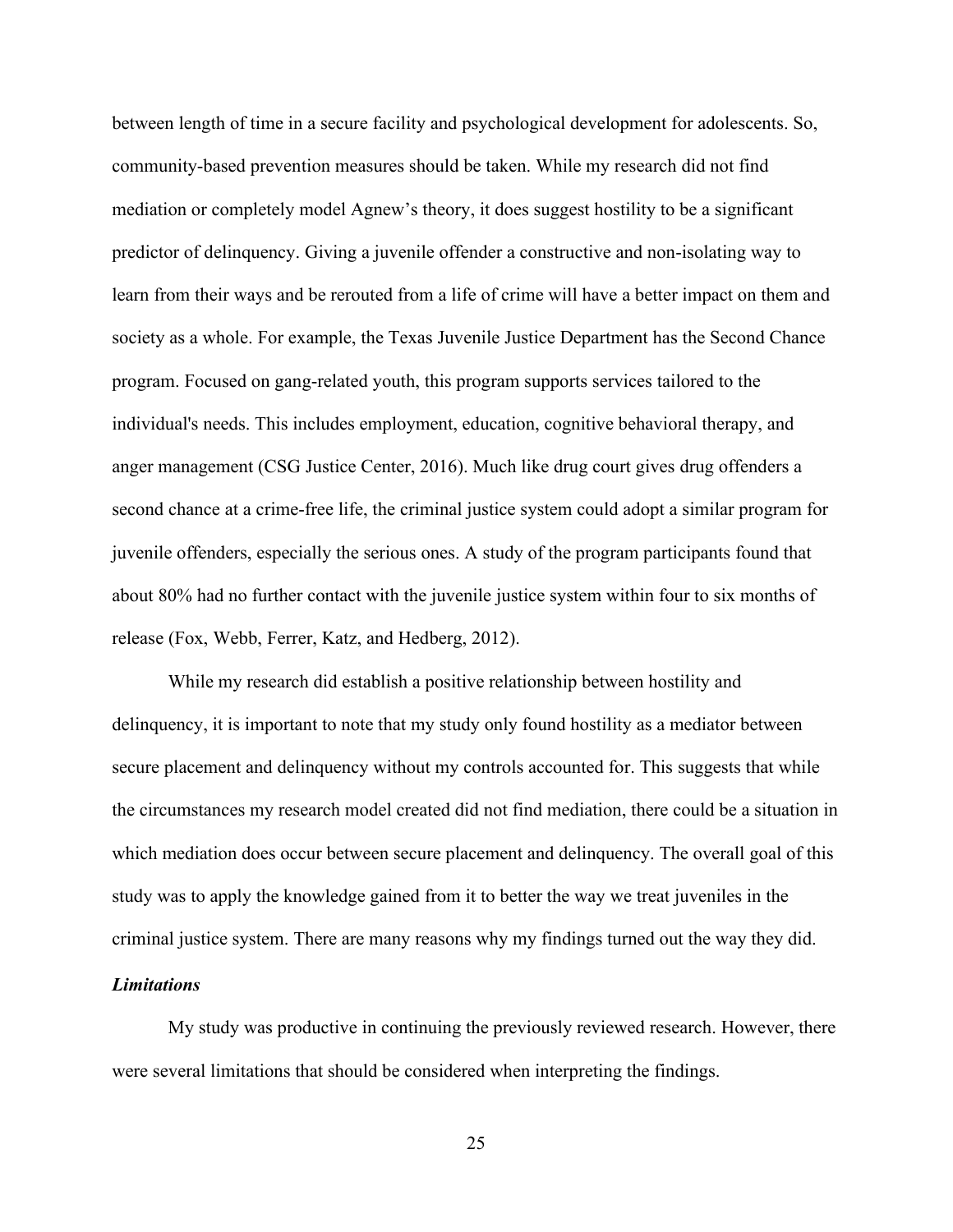My sample was ethnically diverse, but it was only comprised of serious juvenile offenders that were mostly male. This limits my ability to use my findings to generalize to all juvenile offenders. The juvenile justice population is diverse and includes less serious offenders who make up the majority of this population. A larger variety of offenders in my sample would allow me to make implications of a wider scope, and thus more effective solution proposals. Also, while collecting the data from my sample, some profiles were lost as the study progressed. Because the Pathways to Desistance study was longitudinal, this was always a risk. Many participants could have faced certain socioeconomic barriers that lead them to a life of crime in the first place. These same barriers could have also prevented them from participating in the study, alluding to a more systemic social issue. This would lead to the underrepresentation of marginalized groups like minorities and low-income participants in studies like these and thus what we know about the juvenile population in the criminal justice system. The location of my sample was restrictive as well. Because of this my sample was unable to capture the diversity in environments a juvenile would be in while committing crime.

Regarding my theoretical framework, there are some areas of Agnew's GST that is unaddressed. One major strain not accounted for would be that juvenile offenders are treated negatively by others (Agnew, 2006). If one feels as if they do not deserve to be in secure placement, that could heavily impact their emotional response to it, as opposed to accepting it. I did not include perceptions of secure placement in my analyses. It is likely that some youth are indifferent about their experience in secure placement while others have very negative experiences and still others may find it better than being in an abusive home or on the streets. Taking this variable into account would have given me a lens to analyze the negative responses secure placement can invoke as a strain. My other measures were self-reported, which means no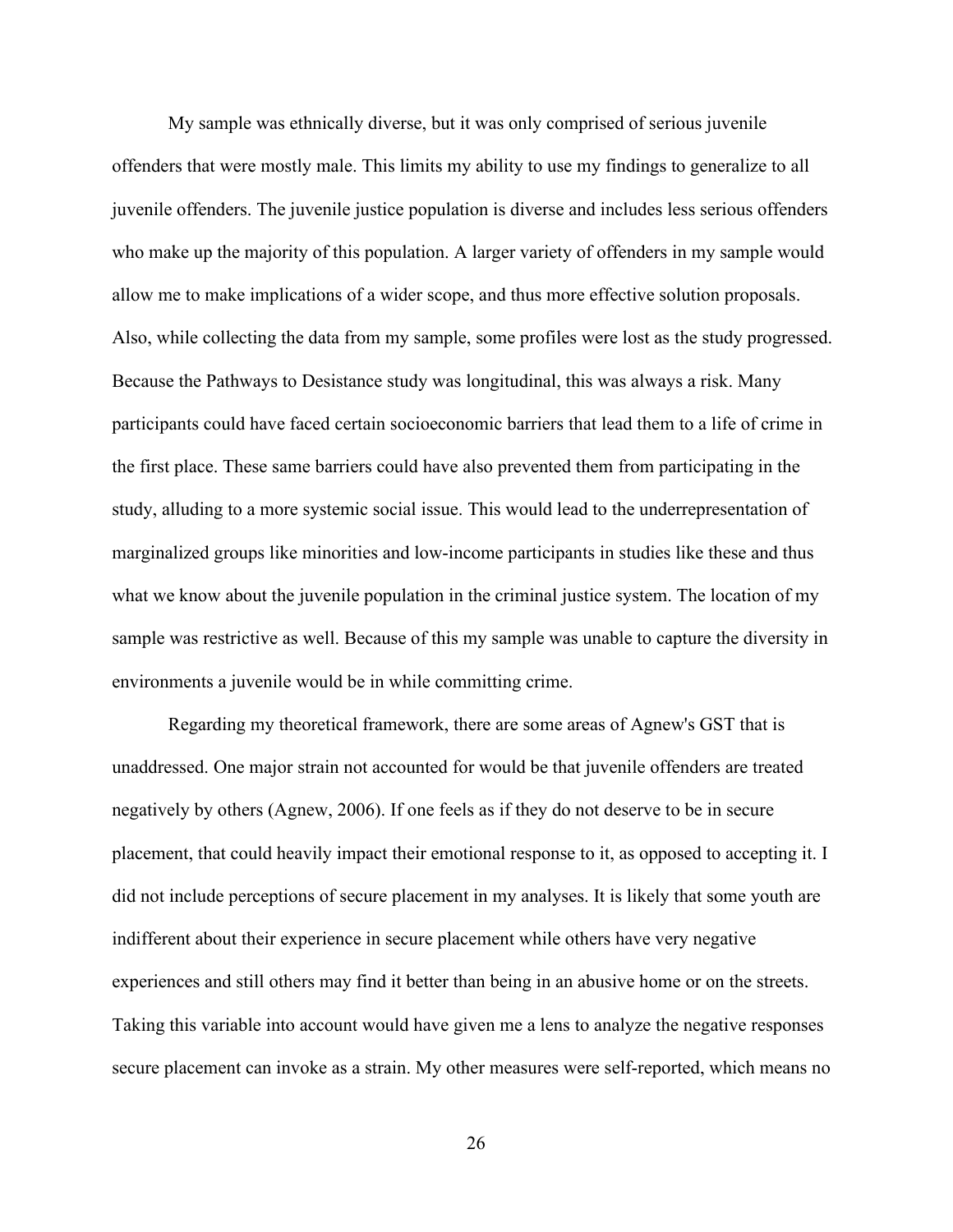official offending was used. There is always the possibility that individuals were not truthful in any of the questionnaires. Inaccurate answers undermine the validity of any study. While this information was already difficult to track down, it is impossible to check to see if any data was missing as well.

#### <span id="page-35-0"></span>*Further Research*

While my findings have important implications, it also highlights areas that can be expanded upon in future research. If I were to expand on my established research, I would start by modifying the sample. Juvenile offenders from various communities would be included, despite the charges against them. Studying juvenile offenders as a whole would give better understanding to their emotional responses to the criminal justice system itself. This makes room for two new variables and addresses other parts of GST.

The two variables, perceived procedural justice and environmental influences, would give the study more things to control for or test as a mediator. With perceived procedural justice accounted for, GST can be addressed more thoroughly. As a control variable, it would weed out those who do not experience negative emotions in secure placement. As a mediator, it would just be a more specific source of those negative emotional responses. With environment as a control variable, it would expand on delinquent peer association. So instead of being asked "How many of your peers do \_\_\_\_?" it would be "How many people in your life do \_\_\_\_?" This accounts for other pressures and influences that would lead an adolescent to commit crime. With an expanded research model, this study would better give reason to the positive relationship between the secure placement and recidivism rates of juvenile offenders.

My research findings are important because it sheds light to the issue of how juvenile offenders react to the criminal justice system. As it currently stands, those without a diverting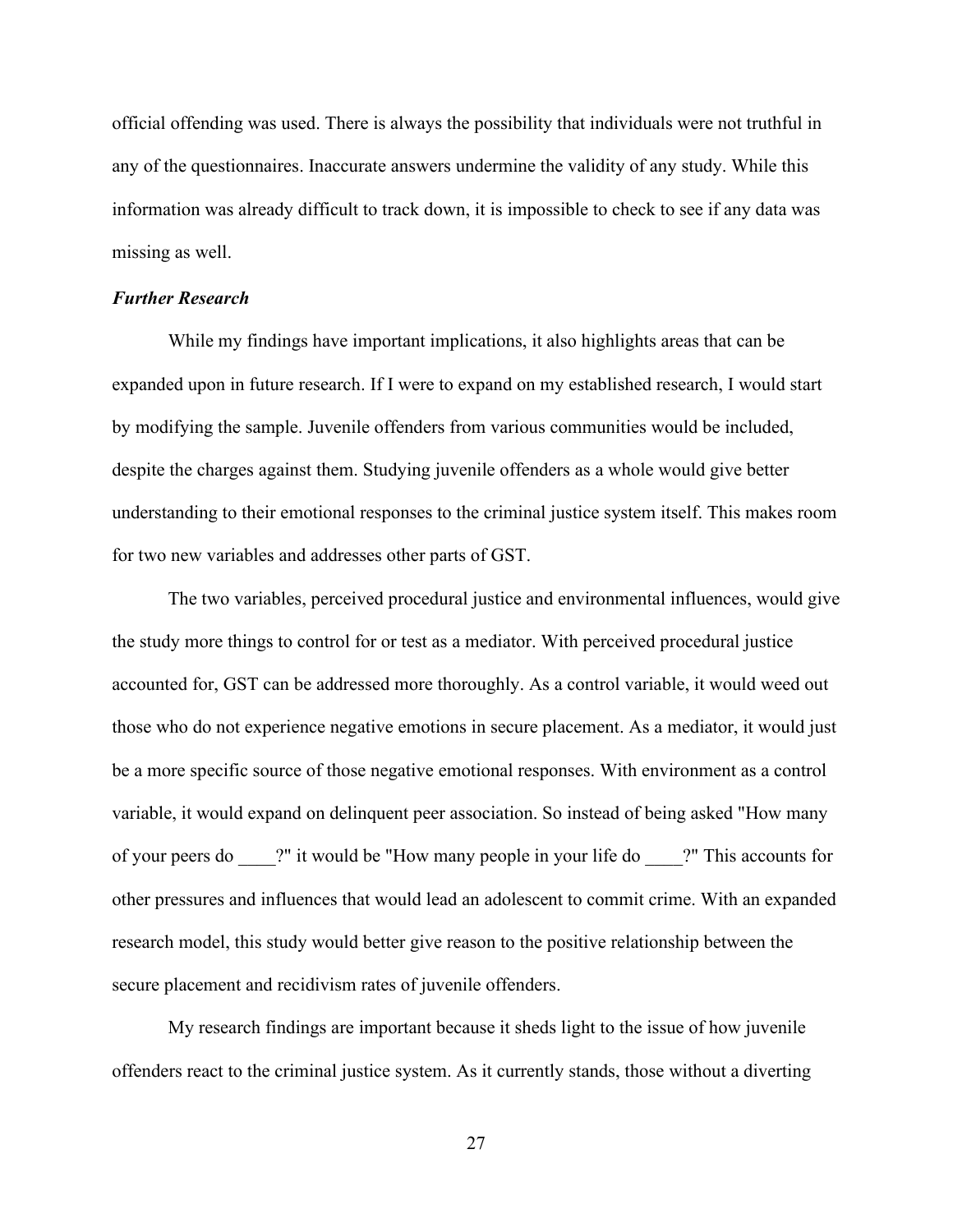path end back up in secure placement. There have also been high levels of hostility linked to recidivism. The purpose of my study was to unpack all that and look for a deeper cause through mediation. Although only one of my models found mediation, the one that did not was tailored to a particular sample. This opens up the opportunity to modify my research model or even take it a few steps further. Future research should evaluate all possible causes and solutions for juvenile recidivism.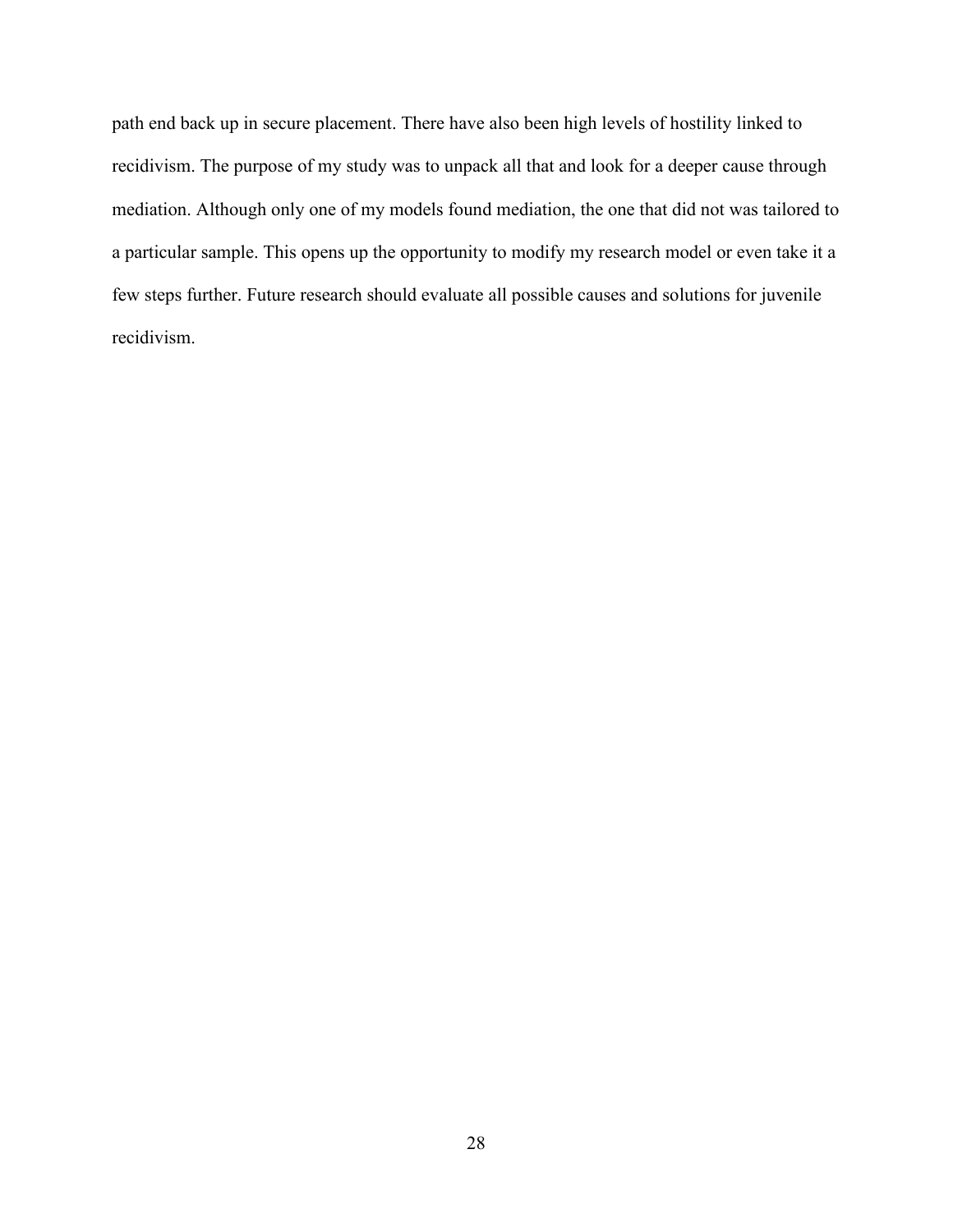#### **References**

- <span id="page-37-0"></span>Ackerman, A.R., & Sacks, M. (2012). Can general strain theory be used to explain recidivism among registered sex offenders? *Journal of Criminal Justice*, 40(3), 187–193. doi: 10.1016/j.jcrimjus.2011.11.002
- Agnew, R. (1985). A revised strain theory of delinquency. *Social Forces*, 64(1), 151-167. doi:10.2307/2578977
- Agnew, R. (1992). Foundation for a general strain theory of crime and delinquency\*. *Criminology*, 30(1), 47-88. doi:10.1111/j.1745-9125.1992.tb01093.x
- Agnew, R. (2006). *Pressured into crime: An overview of general strain theory*. Los Angeles, CA: Roxbury Publishing Company.
- Alessi, N.E., McManus, M., Grapetine, W.L., Brickman, A. (1984). The characterization of depressive disorders in serious juvenile offenders. *Journal of Affective Disorders*, 6(1),  $9 - 17$ .
- Ballantine, J.H., Roberts, K.A., & Korgen, K. O. (2018). Deviance and social control: Sickos, freaks, and folks like us. *Our social world: Introduction to sociology* (6th ed.). Thousand Oaks, CA: SAGE Publications
- Baron, R.M., & Kenny, D.A. (1986). The moderator-mediator variable distinction in social psychological research: Conceptual, strategic, and statistical considerations. *Journal of Personality and Social Psychology*, 51(6), 1173-1182.
- Brame, R., Fagan, J., Piquero, A.R., Schubert, C.A., & Steinberg, L. (2004). Criminal careers of serious delinquents in two cities. *Youth Violence and Juvenile Justice*, 2(3), 256-272.
- Bohm, R. M., & Vogel, B. L. (2015). *A primer on crime and delinquency theory*. Durham, NC: Carolina Academic Press.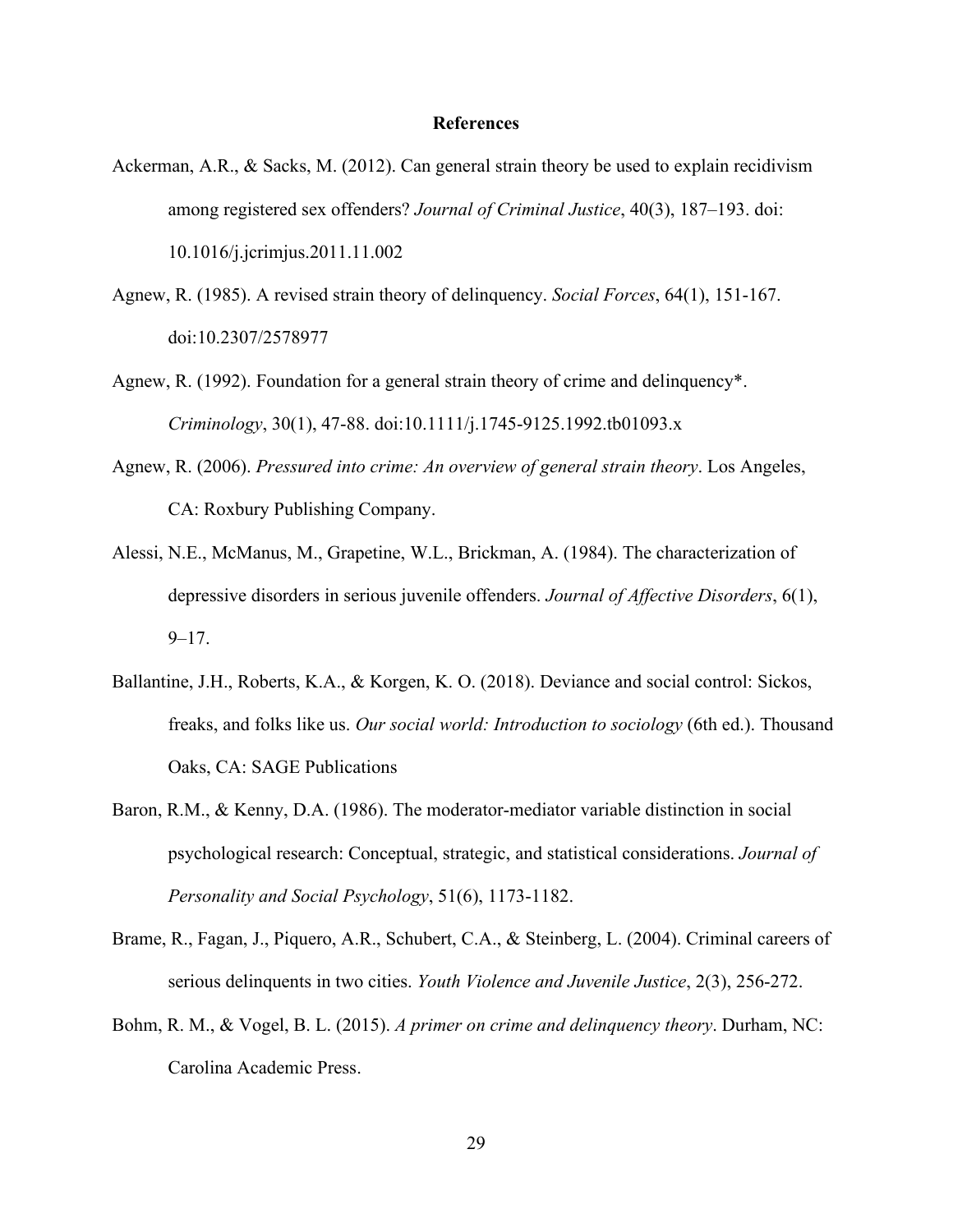- Conger, R., Ge, X., Elder, G., Jr. Lorenz, F., and Simons, R. (1994). Economic stress, coercive family process, and developmental problems of adolescents. *Child Development*, 65(2), 541-561.
- CSG Justice Center. (2016). *The second chance act: Juvenile reentry*. Retrieved from https://csgjusticecenter.org/wpcontent/uploads/2020/02/6.19.16\_SCA\_Juvenile\_Reentry.pdf
- Curran, D.J. & Renzetti, C.M. (1994). *Theories of crime*. Needham Heights, MA: Allyn and Bacon.
- Derogatis, L. & Melisaratos, N. (1983). The brief symptom inventory: An introductory report. *Psychological Medicine*, 13(3), 595-605.
- Dmitrieva, J., Monahan, K.C., Cauffman, E., & Steinberg, L. (2012). Arrested development: The effects of incarceration on the development of psychosocial maturity. *Development and Psychopathology*, 24(3), 1073-1090.
- Fagan, J. & Piquero, A. (2007). Rational choice & developmental influences on recidivism among adolescent felony offenders. *Journal of Empirical Legal Studies*, 4(4), 715-748.
- Fox, K., Webb, V.J., Ferrer, A., Katz, C.M., & Hedberg, E. (2012). *Gang intervention treatment re-entry development for youth (GITREDY): A report on the first year of implementation.*
- Khatibi, M. & Sheikholeslami, R. (2016). Greenberger psychosocial maturity model: A brief review. *Journal of Educational and Management Studies*, 6(2), 57-61.
- Lambie, I. & Randell, I. (2013). The impact of incarceration on juvenile offenders. *Clinical Psychology Review*, 33(3), 448-459.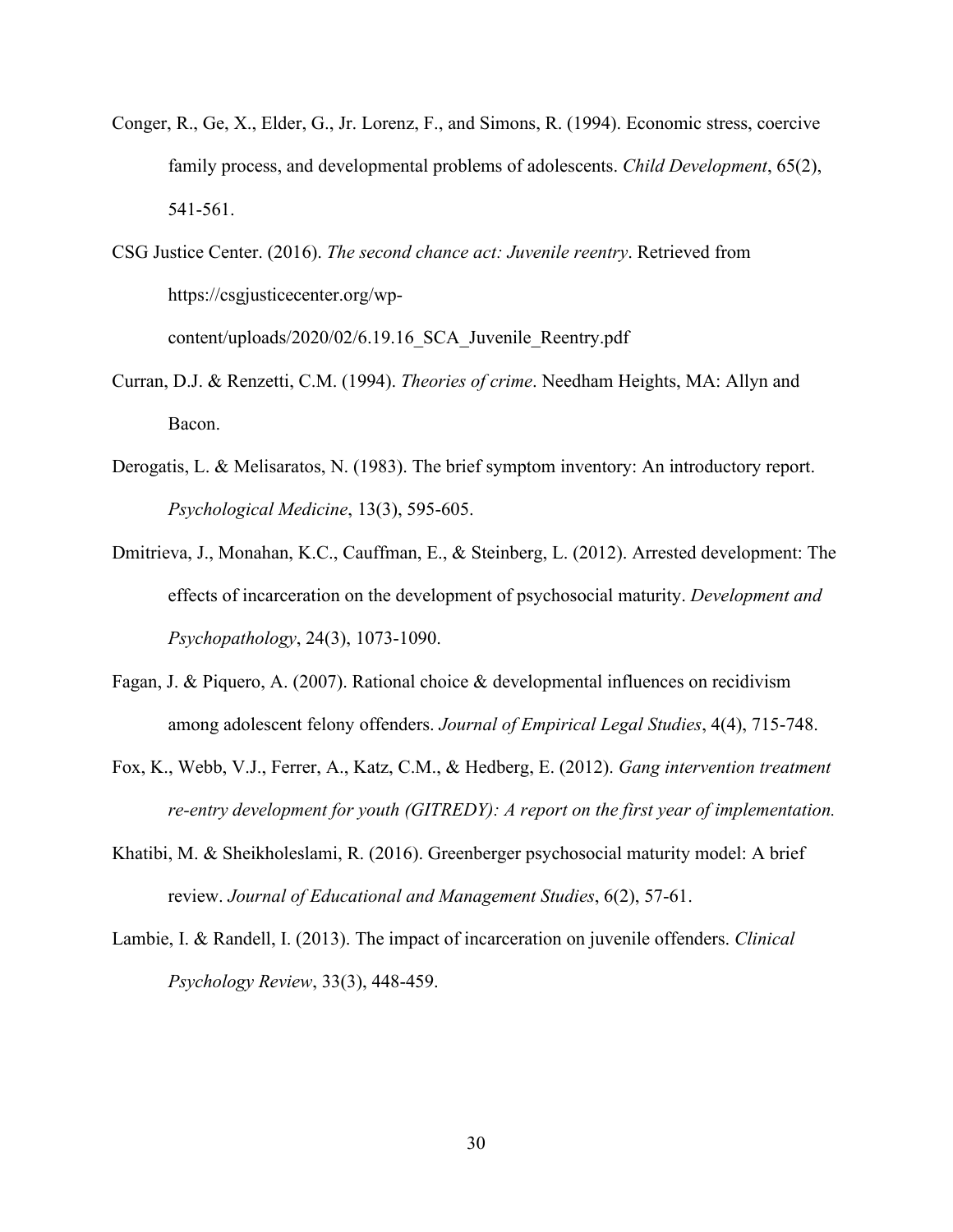Los Angeles County Probation Department. (2013)*. Los Angeles County Probation Department's 2012 annual report*. Retrieved from http://file.lacounty.gov/probation/cms1197736.pdf

- Loughran, T.A., Mulvey, E.P., Schubert, C.A., Fagan, J., Piquero, A.R., & Losoya, S.H. (2009). Estimating a dose‐response relationship between length of stay and future recidivism in serious juvenile offenders. *Criminology*, 47(3), 699-740.
- Mallett, C.A., Fukushima, M., Stoddard-Dare, P. & Quinn, L. (2013) Factors related to recidivism for youthful offenders. *Criminal Justice Studies*, 26(1), 84-98, doi: 10.1080/1478601X.2012.705539
- MST Services. (2018). Juvenile recidivism [JPEG File]. Retrieved from http://info.mstservices.com/juvenile-recidivism-infographic
- Ryan, J.P., Abrams, L.S., & Huang, H. (2014). First-time violent juvenile offenders: Probation, placement, and recidivism. *Social Work Research*, 38(1), 7-18. doi: 10.1093/swr/svu004
- Schubert, C.A., Mulvey, E.P., Steinberg, L., Cauffman, E., Losoya, S.H., Hecker, T., et al. (2004). Operational lessons from the pathways to desistance project. *Youth Violence and Juvenile Justice*, 2(3), 237–255.
- Steinberg, L., Dornbusch, S., & Darling, N. (1992). Impact of parenting practices on adolescent achievement. Authoritative parenting, school involvement, and encouragement to succeed. *Child Development*, 63(5), 1266-1281.
- Spitzer, R.L. & Endicott, J. (1978). *The schedule for affective disorders and schizophrenics*. New York, NY: New York State Psychiatric Institute.